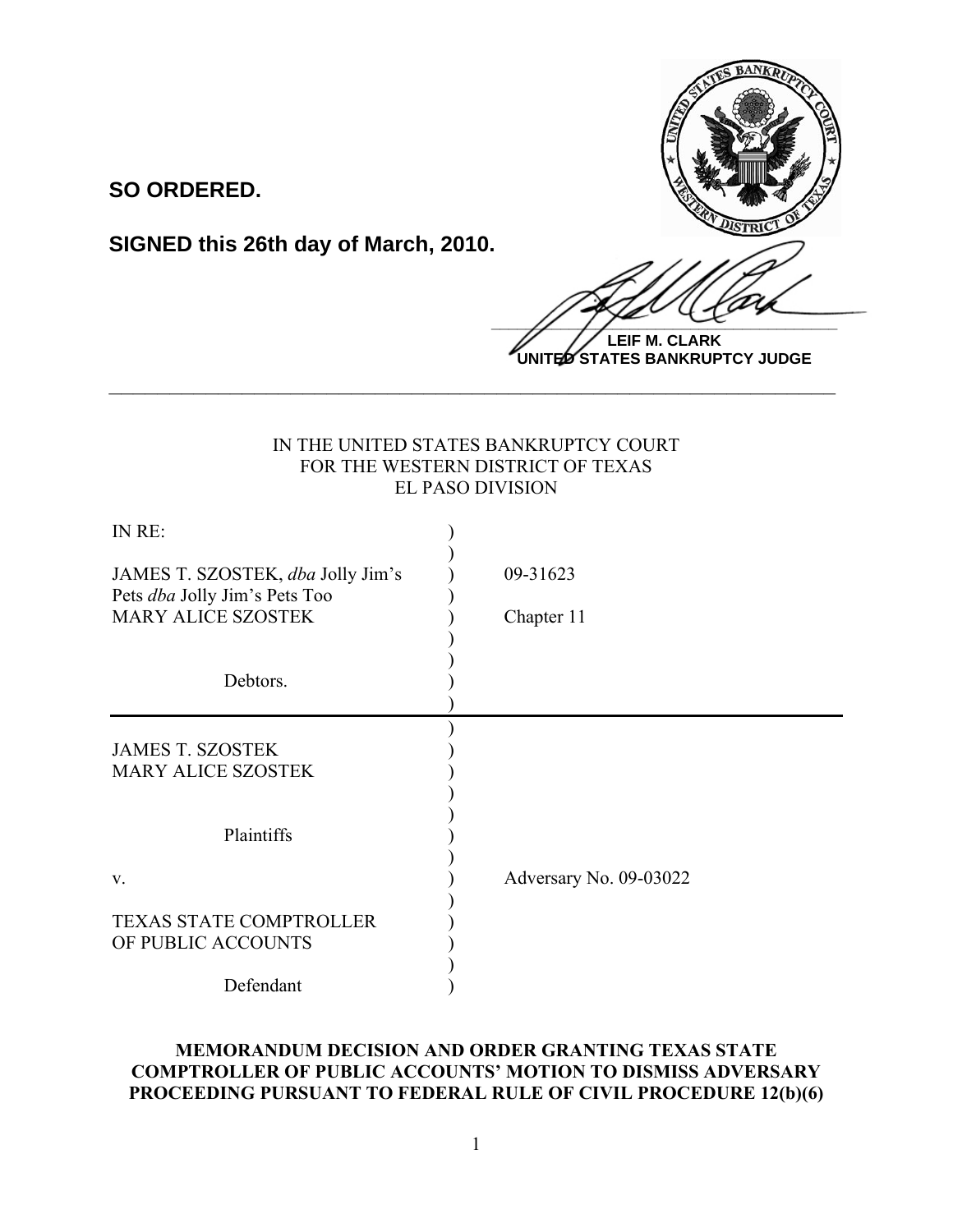Came on for consideration the foregoing matter. On July 28, 2009, James T. Szostek ("James") and his wife, Mary Alice Szostek ("Mary," and, together with James, the "Debtors"), filed a voluntary petition for relief under chapter 11 of the Bankruptcy Code. On September 22, 2009, the Debtors filed a complaint (the "Complaint") against the Texas Comptroller of Public Accounts (the "Defendant" or the "Comptroller") seeking to determine (i) the Debtors' dischargeability of the Comptroller's claim, (ii) the extent of the Debtors' *in rem* liability to the Comptroller, and (iii) whether the chapter 11 plan complied with an insolvency plan under the Texas tax laws. As a basis for relief, the Complaint appears<sup>1</sup> to invoke §§ 523(a)(1) and 507(a)(8). *Complaint*, ¶¶ 11, 15 at 5-6. More specifically, Form 104, which is attached to the front of the Complaint, has the box checked that refers to  $\S$ § 523(a)(1), (14), and (14A). On October 23, 2009, the Comptroller filed a motion to dismiss (the "Motion to Dismiss") the Complaint pursuant to Federal Rule of Civil Procedure 12(b)(6), incorporated herein through Federal Rule of Bankruptcy Procedure 7012 [Docket No. 5]. On November 5, 2009, the Debtors filed an objection (the "Objection") to the Motion to Dismiss [Docket No. 6].

#### **A. The Pleadings**

Instead of jumping straight into the Comptroller's arguments in the Motion to Dismiss, the Debtors' background, as alleged in the Complaint, is necessary. The following are the relevant facts as stated in the Complaint. For the past several decades, the Debtors<sup>2</sup> have run a

 $\frac{1}{1}$  $1$  The court says "appears" because the Complaint makes legal arguments and, therefore, is not really a complaint at all. Because of the odd manner in which the Complaint was writeen it is difficult to discern exactly what relief the Debtors are seeking; the court will nonetheless endeavor to wade through the copious irrelevant legal arguments to get to the gravamen of the Debtors' action. 2 The Complaint refers to Szostek. It is unclear whether James or Mary alone ran the business or whether the

Debtors ran the business together. At the beginning of the Complaint, the Debtors state that they will refer to themselves as "Szosteks" when discussing community obligations, otherwise, the Debtors use the singular Szostek. The court will assume the singular refers to both Debtors.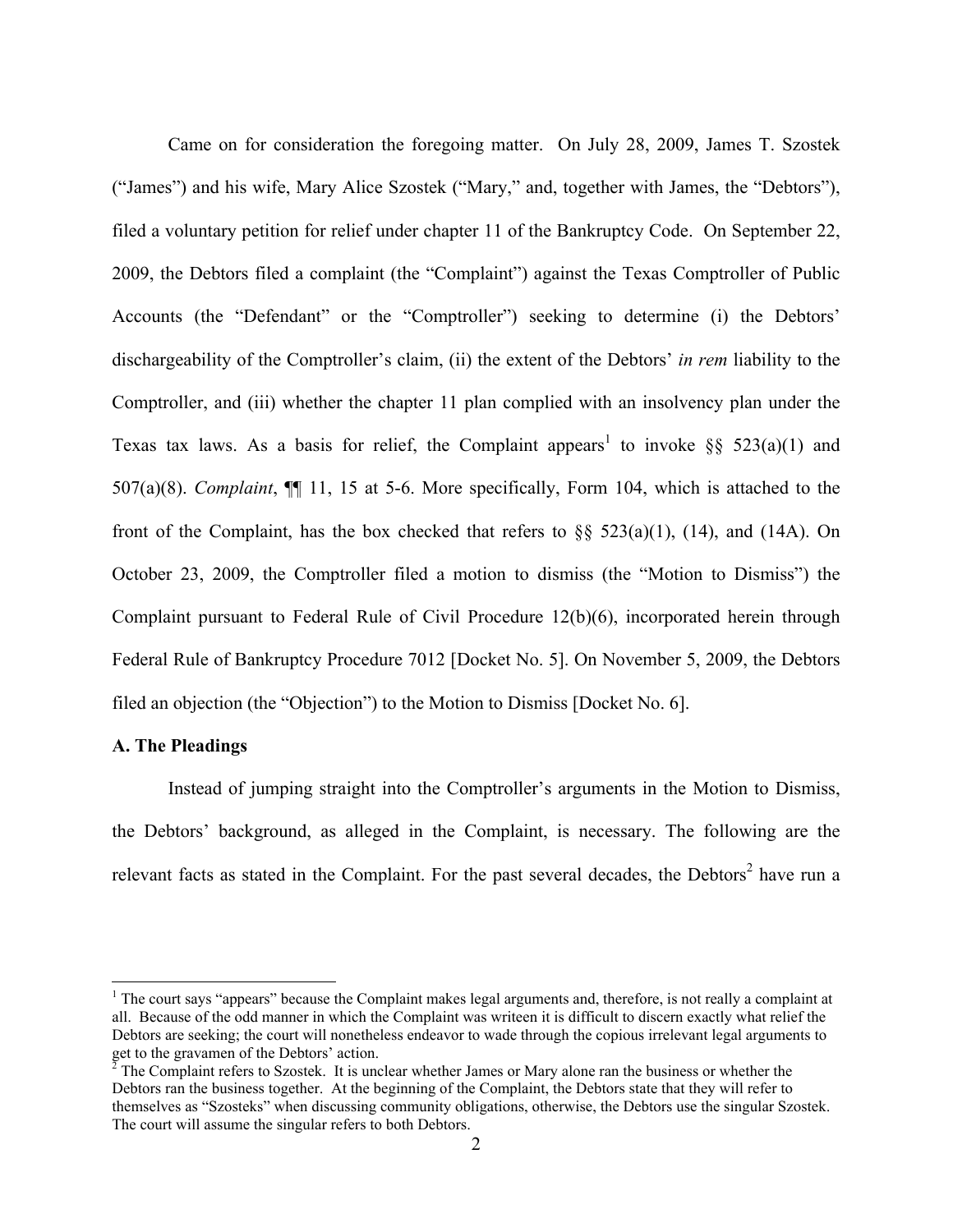pet store with two locations in the El Paso area: Jolly Jim's Pets and Jolly Jim's Pets Too.<sup>3</sup> *Complaint*,  $\sqrt{ }$  3 at 2. At some point in time, the Comptroller audited the Debtors' business for the tax period beginning on August 1, 2001 through March 31, 2006 and found that the Debtors owed \$168,523.52 (the "Tax Liability"), plus penalties in the amount of \$16,152 and interest in the amount of \$23,236 as of July 1, 2009. *Id.*,¶ 4 at 2. The taxes in question were sales taxes and (we learn from the motion to dismiss) use taxes.

The procedural posture of the Tax Liability is also relevant. In addition to calculating the Tax Liability against the Debtors, the Comptroller had denied the Debtors the right to submit a proposed "insolvency plan," a state law remedy contemplated by the Texas Tax Code for taxpayer debtors that are unable to pay their tax liabilities.<sup>4</sup> The Debtors timely appealed the Comptroller's decision to the State Office of Administrative Hearings. *M. to Dismiss*, ¶ 2 at 2. The appeal was heard by an Administrative Law Judge (the "ALJ"), who issued an Amended Proposal for Decision (the "PFD"). *Id.* The ALJ upheld the Tax Liability but also held that the Debtors should be allowed to submit an insolvency plan under the Texas Tax Code. *Id.*, ¶ 4 at 3. Under the Texas Administrative Code, the Comptroller was to issue a decision after receiving the PFD. *Id.*, ¶ 7 at 4-5 (citing 34 Tex. Admin. Code § 1.28). A Comptroller's decision becomes final 20 days after being issued unless a motion for a rehearing is filed by the debtor. *Id.*, ¶ 7 at 5. Additionally, under Texas law, there is a 30-day time limit for initiating judicial review of the Comptroller's decision. *Id.* (citing Tex. Gov't Code § 2001.176). Here, the ALJ's PFD did not result in a final, non-appealeable decision from the Comptroller because the Debtors filed for chapter 11 before the Comptroller could issue its final decision. *Id.* As a result, the whole matter was stayed pursuant to 11 U.S.C. § 362. Because the Tax Liability is not a final, non-appealeable

<sup>&</sup>lt;sup>3</sup> The bankruptcy petition states that James did business as Jim's Jolly Pets and Jim's Jolly Pets Too. It is unclear whether Mary also did business as these two entities since she is listed on the bankruptcy petition as a "joint debtor." <sup>4</sup> Under the Texas Tax Code,  $\S 111.102$ , the comptroller may settle a claim for tax, penalty or interest under certain

circumstances.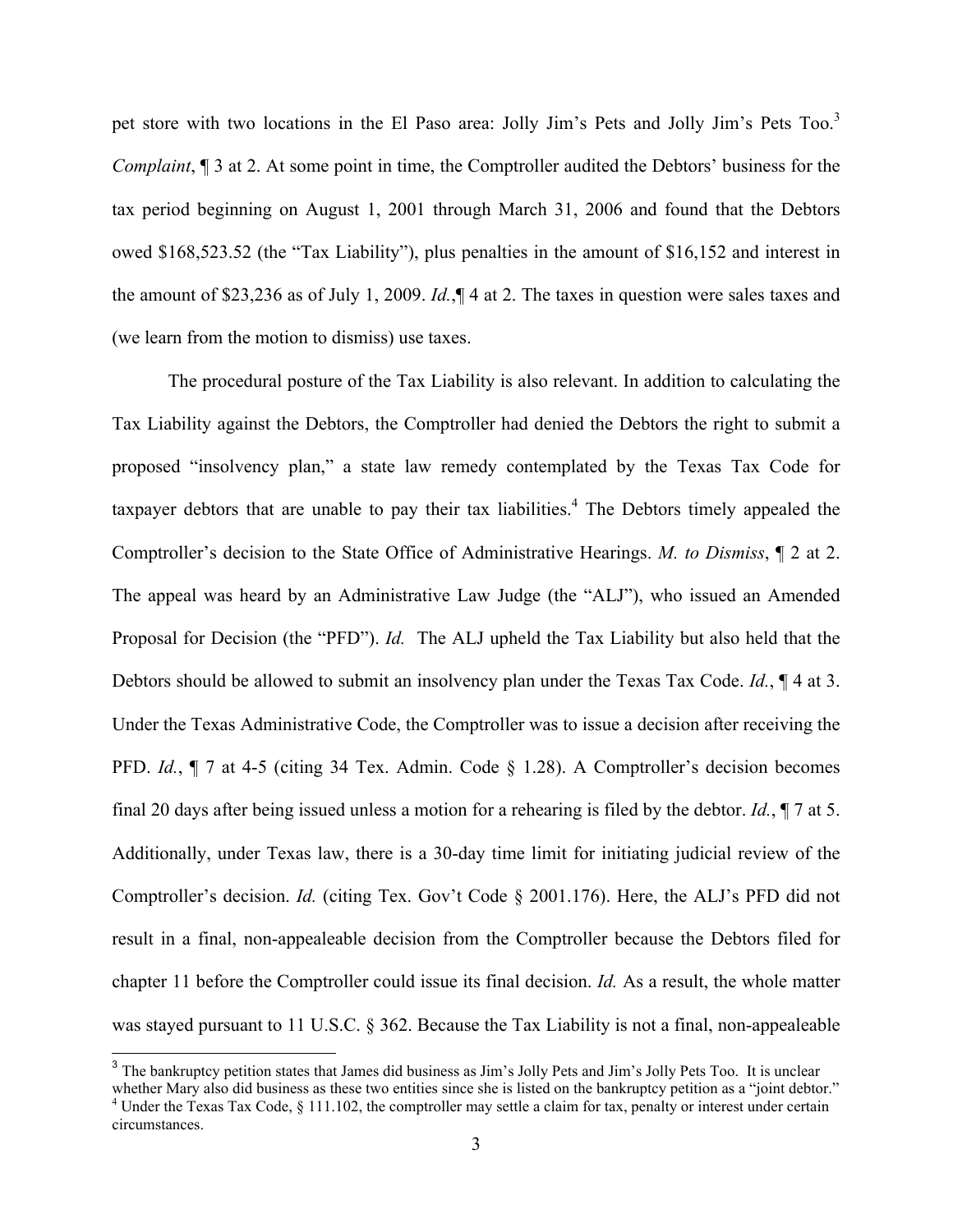order from the Comptroller, this court has jurisdiction to hear and determine the Comptroller's claim under § 505(a)(2). *Id.* (citing *Texas Comptroller of Public Accts. v. Trans State Outdoor Advertising Co., Inc. (In re Trans State Outdoor Advertising Co., Inc.), 140 B.R. 618 (5<sup>th</sup> Cir.* 1998)). The Complaint, however, does not ask for that relief.

According to the Debtors, as described in both the Complaint and the exhibits attached to the Complaint,<sup>5</sup> the Comptroller found that the Debtors  $(i)$  improperly refunded certain sales taxes in the amount of \$91,694 ("Category 1 Taxes"), (ii) under-reported taxable sales (based on sales the Debtors reported to the Comptroller compared to sales the Debtors reported on their federal income tax returns) in the amount of \$50,719 ("Category 2 Taxes"); and (iii) did not pay use taxes in the amount of \$26,109 ("Category 3 Taxes"). <sup>6</sup> *Complaint*, ¶¶ 4-5 at 2-3; PFD, at 3-4. The Debtors characterize the Tax Liability as taxes that were uncollected taxes, as opposed to taxes that were collected and not paid to the state. *See generally, Complaint.* The Debtors go on to cite various provisions of the Texas Tax Code for the proposition that their "penalty for failure to collect is not a personal penalty, but a penalty *in rem*, closure of the business." *Id.*, ¶ 17 at 6. The Debtors argue that although the Texas Tax Code does assign "liable capacities, when it comes to taxes *actually collected* and not remitted to the State… the Texas Tax Code does not specify a liable capacity for failure to *collect*." *Id.* Therefore, according to the Debtors' legal theory,  $\S$  507(a)(8)(C) does not apply to except the Tax Liability from discharge because  $\S$  $507(a)(8)(C)$  only applies to the extent the claim is "for a tax required to be collected or withheld and for which the debtor is liable in whatever capacity." *Id.*, ¶ 15 at 6. Here, say the Debtors, the Texas Tax Code does not assign the Debtors any liable capacity since they merely failed to collect the required taxes. As best as the court could discern, the gravamen of the Debtors

 $<sup>5</sup>$  The Complaint attached as an exhibit the ALJ's PFD. As explained in more detail below, the court is within its</sup> rights to look at the PFD for purposes of a 12(b)(6) motion to dismiss.

<sup>&</sup>lt;sup>6</sup> The Comptroller admits that the use taxes are not a priority debt under  $\S 507(a)(8)(C)$ . Thus, this category is off the table for purposes of the relief sought in the Complaint. In other words, the Category 3 Taxes are dischargeable.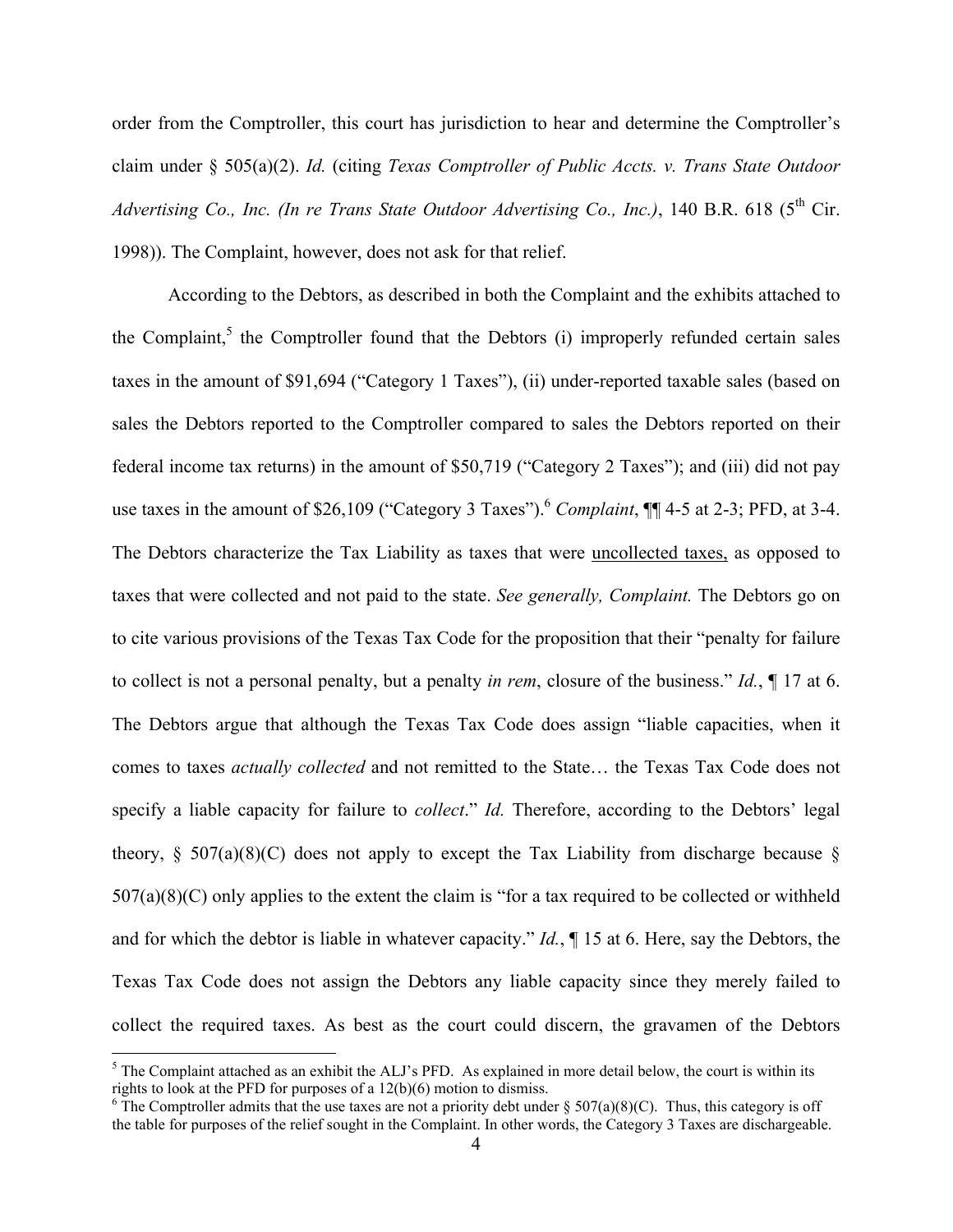Complaint is, in short, that because they owe the Tax Liability for *failing to collect* taxes, as opposed to collecting taxes and failing to remit them to the Comptroller,  $\S 507(a)(8)(C)$  does not apply to except the Tax Liability from being discharged. The Debtors then go on to argue their legal theory in the Complaint, in effect converting the Complaint into a legal brief.<sup>7</sup>

In addition to asking the court to find that the Tax Liability is dischargeable, the Debtors seek two other alternative forms of relief in their Complaint. First, the Debtors ask this court to force the Comptroller to accept a Chapter 11 plan as an "insolvency plan" under Tex. Tax Code § 111.102." *Complaint*, ¶ 11 at 5. Second, they ask for a determination that "if liability is *in rem*, and not *in personam*, the Comptroller is entitled to a share of the net value of the business' assets, if the business were to be transferred." *Id.* By this device, the Debtors apparently intend to confine the Comptroller's recovery to the net value (if any) of the business enterprise alone (it is not clear whether the businesses in question were separate legal entities). In other words, the Debtors seek a declaratory judgment that the Comptroller's claim be deemed to have been satisfied by its share, of the proceeds recovered from a sale of the Debtors' business.<sup>8</sup> The Debtors believe that they should be able "either to start a new business by incorporating, or to sell his business to a third party who can get his own sales tax permit." *Complaint*, ¶ 26 at 11.

The Debtors go on to argue that if there is

no personal liability for uncollected sales tax – only an *in rem* liablity in the form of prohibiting the operation of the business, under Texas Tax Code § 111.010- .011 until the tax is paid – then Szostek [the Debtors] should be able to reorganize by forming a new entity to carry out a Chapter 11 plan. The plan, of course, would have to pay to the creditors of the old business, the value of the assets, so as to clear away problems of both (a) transfer in fraud of existing creditors, and (b) successor liability for debts of the old business.

*Id.*, ¶ 28 at 12.

 <sup>7</sup> Legal briefing is not technically appropriate in a Complaint. *See* FED.R.BANKR.P. 7008. A defendant is hard pressed to admit or deny a plaintiff's legal theories in its answer.

 $8$  To the extent the Debtors are asking the court for guidance in how to treat the Comptroller in a chapter 11 plan, the court declines to provide such legal advice.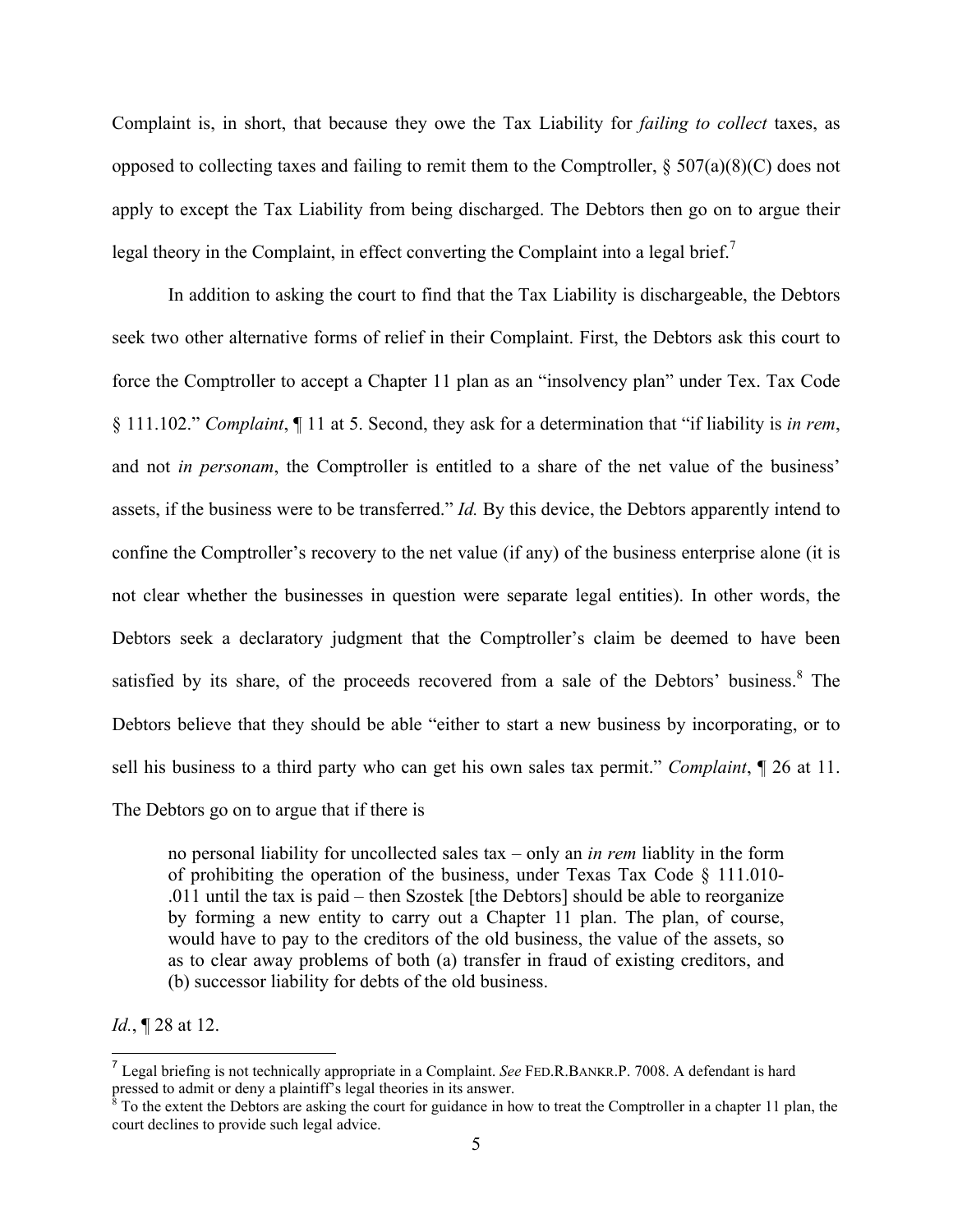#### The Comptroller's Motion to Dismiss

In the Motion to Dismiss, the Comptroller requests that the court dismiss the Debtors' Complaint pursuant to Federal Rule of Bankruptcy Procedure 7012(b)(6) for failure to state a claim upon which relief may be granted. The Comptroller first notes that, based upon the procedural posture of the Tax Liability, this court would have the jurisdiction to re-determine the amount of the Tax Liability under  $\S 505(a)(2)$ . However, that type of relief was not sought by the Debtors in the Complaint; instead, through the Complaint, the Debtors are impermissibly trying to re-characterize the Tax Liability as taxes that they simply failed to collect. *M. to Dismiss*, ¶ 8 at 5. The Comptroller points out that even the Debtors admit in their Complaint that the Debtors in fact *did* collect sales taxes, and incurred liability by improperly refunding the taxes back to their customers. But regardless of the Debtors' characterization of the Tax Liability, says the Comptroller, "the Complaint does not challenge the basis for the ALJ's PFD. Instead, Mr. Szostek makes an erroneous argument that under state law and the Bankruptcy Code the seller is only liable for sales taxes actually collected." *Id.*,¶ 7 at 5. That assertion, says the Comptroller, is wrong as a matter of law because liability also attaches for taxes uncollected.

The Comptroller argues that, under  $\S 507(a)(8)(C)$  and  $\S 523(a)(1)$  of the Bankruptcy Code, the Tax Liability is non-dischargeable, whether the taxes were collected and improperly refunded (as the Comptroller maintains) or not actually collected (as the Debtors maintain). The Comptroller distinguishes *Matter of Fox*, 609 F.2d 178 ( $5<sup>th</sup>$  Cir. 1980), a case on which the Debtors rely, on the basis that the Fox case was interpreting  $\S 17a(1)(e)$  of the Bankruptcy Act, the language of which was changed in the Bankruptcy Code. *Id.*, ¶¶ 10-11 at 6-7. The Comptroller cites to *Malcuit v. State of Texas*, 134 B.R. 185 (N.D. Tex. 1991), *In re Avant*, 110 B.R. 264 (Bankr. W.D. Tex. 1989) and *In re Gulf Consol. Services, Inc.*, 110 B.R. 267 (Bankr.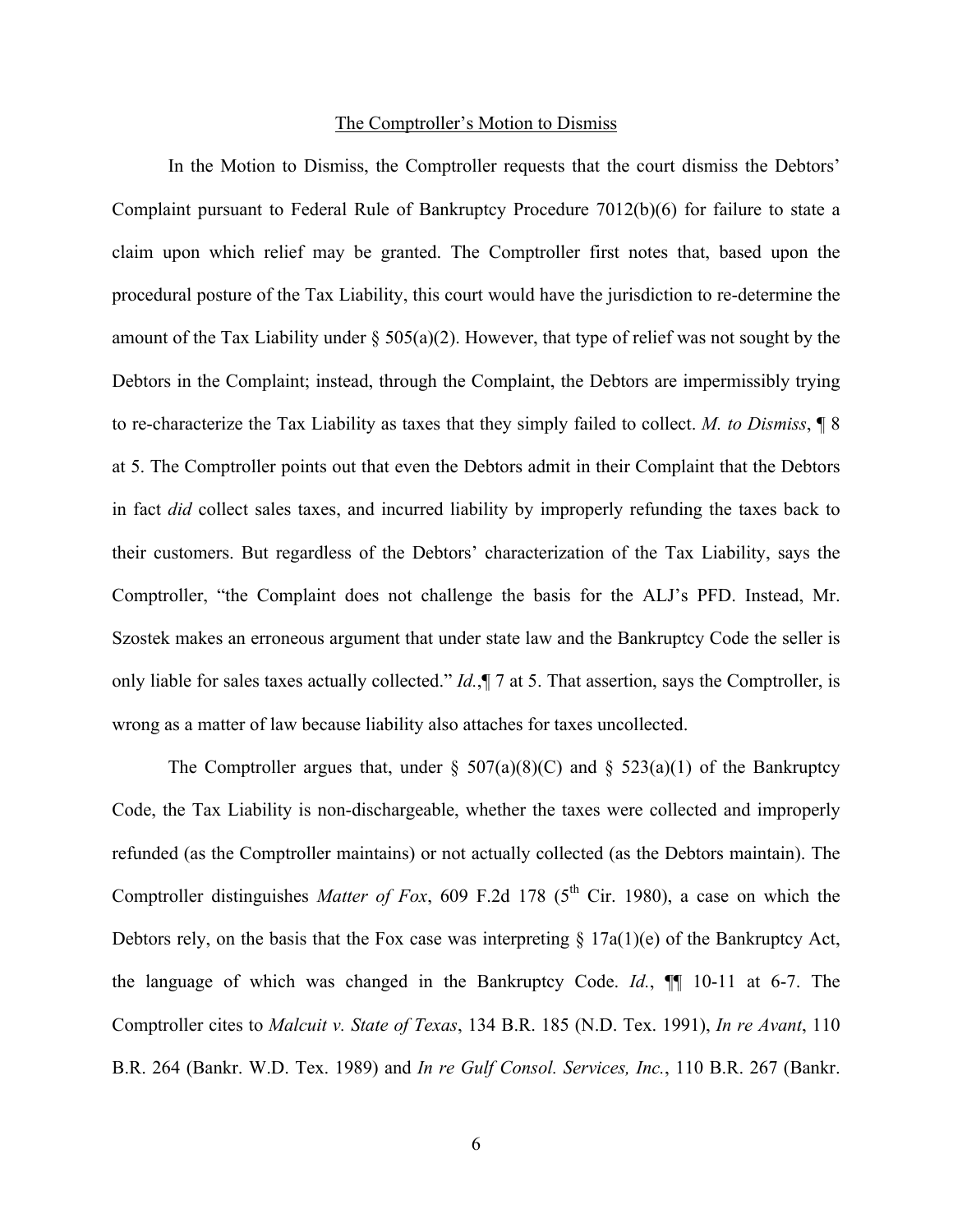S.D. Tex. 1989) to support its contention that the Tax Liability is non-dischargeable. *Id.*, ¶ 12 at 7-8.

The Comptroller asserts that the Debtors' arguments that under state tax law they are not personally liable for the underlying Tax Liability are also faulty. First, the Debtors' assertion that the Comptroller can only assess and collect taxes against purchasers, as opposed to sellers, is incorrect and "… has been consistently rejected by courts…" *Id.*, ¶ 13 at 8 (citations omitted). Second, the Comptroller states that he is not limited to an *in rem* remedy against the Debtors under Tex. Tax Code § 111.011(a). *Id.*, ¶ 15 at 9-10. That section merely allows the attorney general to enjoin a person from operating a business if that person fails to comply with the Texas Tax Code. The Comptroller's remedies are cumulative under Texas Tax Code § 111.015 and include "collection suits in state court  $(\S 111.010)$ , filing tax liens  $(\S 113.002)$ , levying on assets (§ 111.021), and other remedies. They are not limited to simply enjoining business operations under § 111.011(a)." *Id.*, ¶ 15 at 10. Furthermore, Tex. Tax Code § 111.016(a) expressly provides that the Debtors are subject to *personal* liability on the Tax Liability because the Debtors collected and improperly refunded taxes. *Id.*, ¶ 16 at 10.

The Comptroller also contends that the Bankruptcy Code, not Texas' Tax Code controls the terms under which the Debtors must pay the Tax Liability, undercutting the Debtors' efforts in the Complaint to obtain a legal determination that a Chapter 11 plan constitutes an insolvency plan under the Texas Tax Code. The Complaint alleges that, pursuant to the ALJ's PFD, the Debtors are entitled to a Settlement on Redetermination (an insolvency plan) under § 111.102 of the Tax Code, which can and should be judicially imposed on the Comptroller. *Complaint*, ¶ 10. But the Comptroller asserts that an insolvency plan may not be judicially imposed upon it and, in any event, the Debtors, who filed a voluntary petition for bankruptcy relief, are bound to comply with §§ 1129(a)(9)(C) and 511 of the Bankruptcy Code. *M. to Dismiss*, ¶¶ 17-18 at 11. The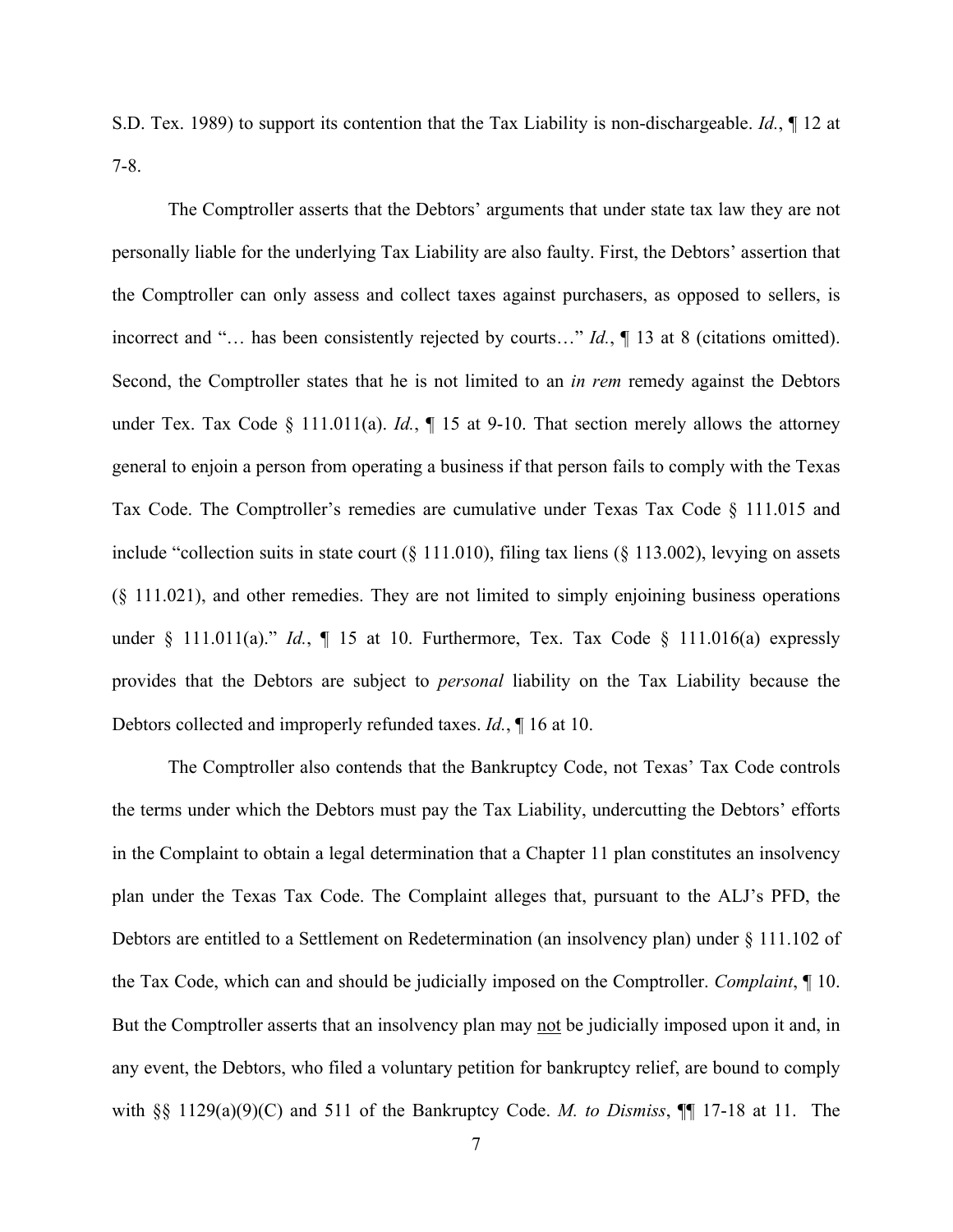Comptroller repeats that the ALJ's recommendation that the Comptroller enter into an insolvency plan with the Debtors is not binding on this court. *Id.*, ¶ 18 at 11. Moreover, it is legally incorrect (says the Comptroller) to say that ALJ proposals or contractual agreements between the Comptroller and debtors would override the provisions of the Bankruptcy Code. *Id.* For this reason, says the Comptroller, the court should dismiss the Complaint to the extent it asks the court to rule that the Debtors are entitled to file and confirm a chapter 11 plan that is based on a state law 'insolvency plan' that does not also comply with the Bankruptcy Code.

Lastly, the Comptroller notes that – although not asserted by the Debtors in their Complaint – the use taxes assessed against the Debtors in the amount of \$26,109 are not subject to  $\S$  507(a)(8)(E). Therefore, the Comptroller will amend its proof of claim to remove the claim for the Category 3 Taxes (failure to pay use taxes).

#### Debtors' Objection To The Motion To Dismiss

The Debtors filed a bare bones objection reiterating the arguments they made in the Complaint. The Debtors maintain that *Matter of Fox*, 609 F.2d 178 ( $5<sup>th</sup>$  Cir. 1980) is still good law in Texas notwithstanding the change of the language in the Bankruptcy Code. Second, the Debtors re-argue their position that uncollected taxes are different from taxes that were collected and not paid to the state. "The merchant who merely fails to collect the tax, faces no statutory consequence except an injunction against operating the same business, and he ought to be able to walk away from his business and carry on in another endeavor, without the millstone of a nondischargeable personal debt about his neck." *Obj.*,  $\P$  1(c) at 2.<sup>10</sup> Third, the Debtors argue that because there are two clauses in §  $507(a)(8)(C)^{11}$  – 'required to be collected' and 'and for which the debtor is liable in whatever capacity' – that are separated by the word 'and,' that both

<sup>&</sup>lt;sup>10</sup> There are two subsection (c)s in paragraph 1. This quote is found in the first subsection (c). <sup>11</sup> The Debtors cited to § 523(a)(8)(C) but this is obviously a typo.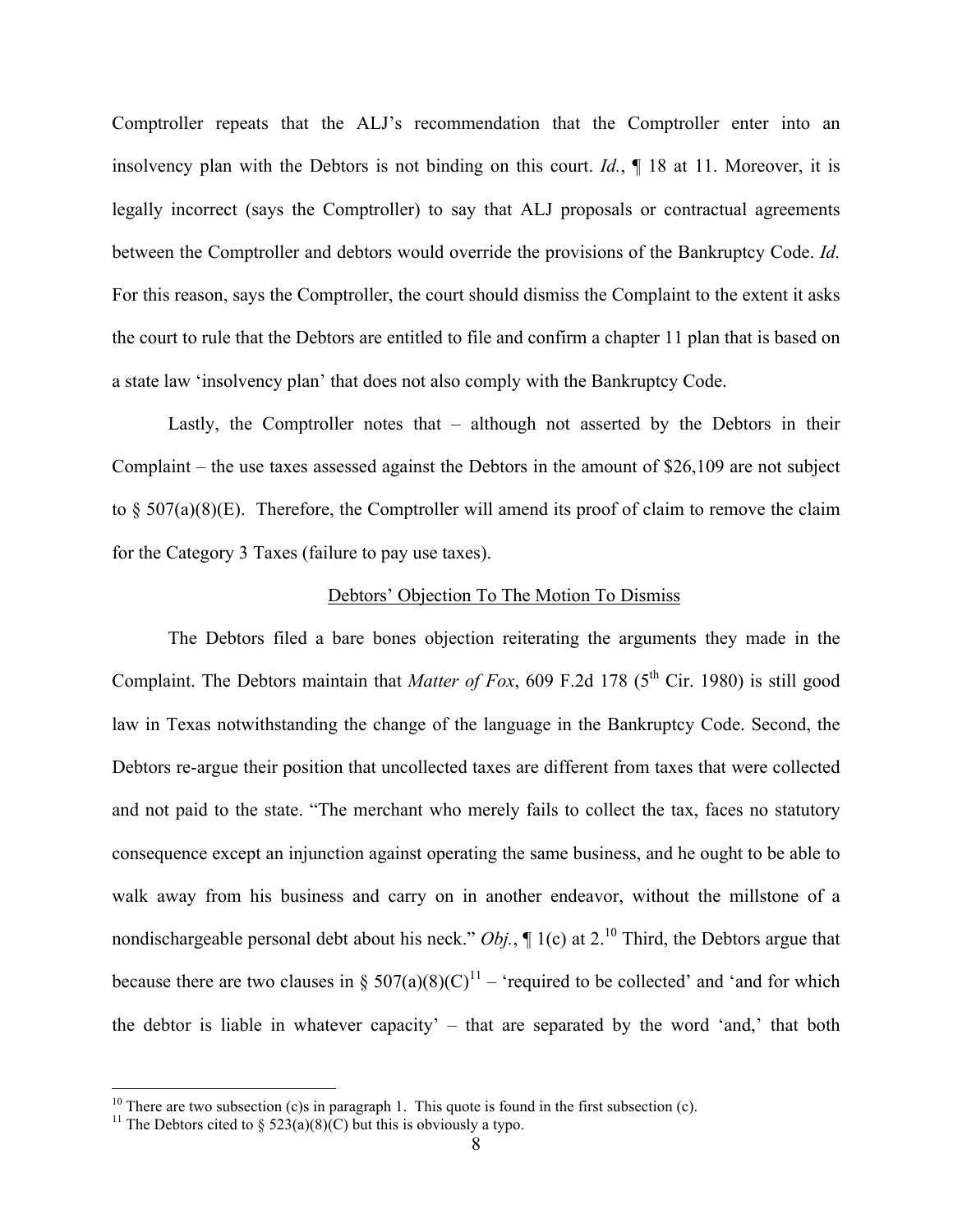elements must be met. In Texas, the Debtors say they are not "liable in any capacity" under the Texas Tax Code. *Id.*,  $\P$  1(c) at 2.<sup>12</sup> The Debtors argue that it makes no sense for the Bankruptcy Code to require the Debtors to pay more through a chapter 11 plan than what they would have paid if they had not filed for bankruptcy and paid pursuant to the ALJ's recommendation. *Id.*, ¶ 3 at 3. Fourth, the Debtors appeal to common sense. *Id.*, ¶ 5 at 3. The Debtors appear to argue that the Comptroller's position – that the Debtors are liable under  $\S$  111.016(a) for collecting sales taxes and returning them to the customers – "elevates form over substance and is ironfisted." *Id.* Inexplicably, the Debtors lastly go on to argue that it "is far too early in these proceedings, to reach the question of an insolvency plan."13 *Id.*, ¶ 6 at 4. In this same paragraph, the Debtors admit that the ALJ's decision in this case is not final and that the court has the jurisdiction to make 11 U.S.C. § 505(a) determinations. *Id.*

### **B. Legal Standards**

### Rule 12(b)(6) Motion To Dismiss

When considering a motion to dismiss under Fed. R. Civ. P. 12(b)(6), the Court must assess the legal feasibility of the complaint, not weigh the evidence that might be offered in its support. *Koppel v. 4987 Corp.*, 167 F.3d 125, 133 (2d Cir. 1999). The Court's consideration "is limited to facts stated on the face of the complaint and in the documents appended to the complaint or incorporated in the complaint by reference, as well as to matters of which judicial notice may be taken." *Hertz Corp. v. City of New York*, 1 F.3d 121, 125 (2d Cir. 1993).<sup>14</sup>

<sup>&</sup>lt;sup>12</sup> This argument is contained in the second subsection (c) of paragraph 1.<br><sup>13</sup> I say 'inexplicably' because the Debtors specifically asked the court for a declaratory judgment that a chapter 11 plan can be an insolvency plan as defined in the Texas Tax Code. Obviously, at this point, the court cannot rule on whether a chapter 11 plan that has yet to be filed meets the requirements of the Bankruptcy Code. (For the record, the court additionally notes that confirmation of a chapter 11 plan would not take place in an adversary proceeding.) <sup>14</sup> A Rule 12(b)(6) motion may not be defeated, therefore, by an objection's assertion of facts that do not appear in the complaint, although such assertions may be relevant to a motion for leave to amend the complaint.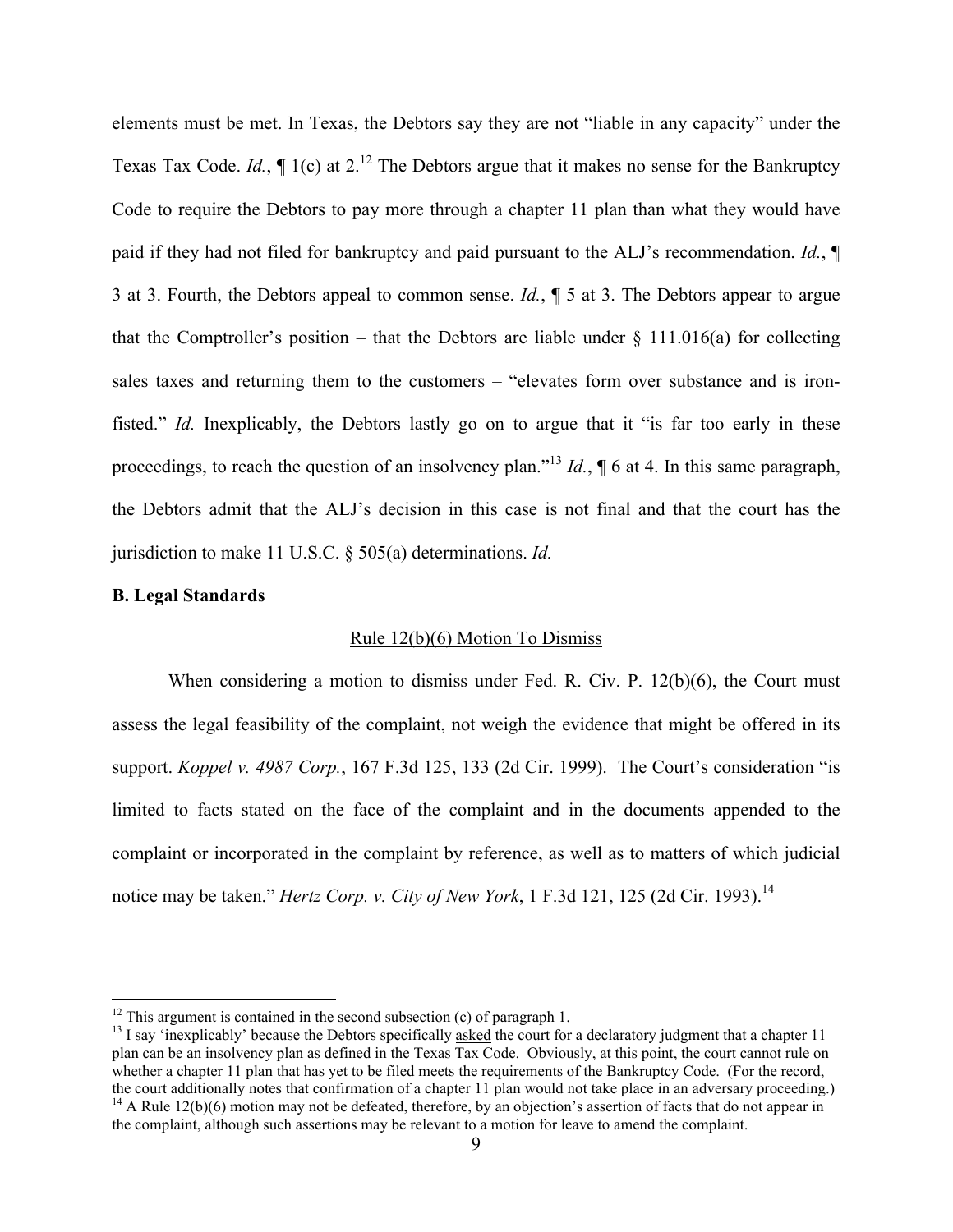The court accepts the complaint's factual allegations as true, even if doubtful in fact, and must draw all reasonable inferences in favor of the plaintiff, *Tellabs, Inc. v. Makor Issues & Rights, Ltd.*, 127 S.Ct. 2499, 2509 (2007); *Levy v. Southbrook Int'l Invs., Ltd.*, 263 F.3d 10, 14 (2d Cir. 2001), *cert. denied*, 535 U.S. 1054 (2002); however, if a plaintiff's allegations are clearly contradicted by documents incorporated into the pleadings by reference, the court need not accept them. *Labajo v. Best Buy Stores, L.P.*, 478 F. Supp.2d 523, 528 (S.D.N.Y. 2007).

Moreover, the court is "not bound to accept as true a legal conclusion couched as a factual allegation." *Papasan v. Allain*, 478 U.S. 265, 286 (1986). Instead, the complaint must state more than "labels and conclusions, and a formulaic recitation of the elements of a cause of action will not do." *Bell Atlantic Corp. v. Twombly*, 127 S.Ct. 1955, 1965 (2007). Thus, while the Supreme Court has confirmed, in light of the notice-pleading standard of Fed. R. Civ. P. 8(a), that a complaint attacked by a Rule  $12(b)(6)$  motion does not need detailed factual allegations, *Erickson v. Pardus*, 127 S.Ct. 2197, 2200 (2007); *Bell Atlantic v. Twombly*, 127 S.Ct. at 1964, to survive a motion under Rule 12(b)(6), a complaint's "[f]actual allegations must be enough to raise a right to relief above the speculative level." *Bell Atlantic*, 127 S.Ct. at 1964. Where the claim would not otherwise be plausible on its face, therefore, the complaint must contain sufficient additional factual allegations to "nudge [the] claim across the line from conceivable to plausible;" *id.* at 1974; otherwise, the defendant should not be subjected to the burdens of continued discovery and the worry of overhanging litigation. *Id.* at 1965-67. *See also Benzman v. Whitman*, 523 F.3d 119, 129 (2d Cir. 2008); *Iqbal v. Hasty*, 490 F.3d 143, 157-58 (2d Cir. 2007), *cert. granted*, 2008 U.S. LEXIS 4906 (June 16, 2008) (to survive a Rule 12(b)(6) motion after *Bell Atlantic*, a complaint must "amplify a claim with some factual allegations in those contexts where such amplification is needed to render the claim plausible").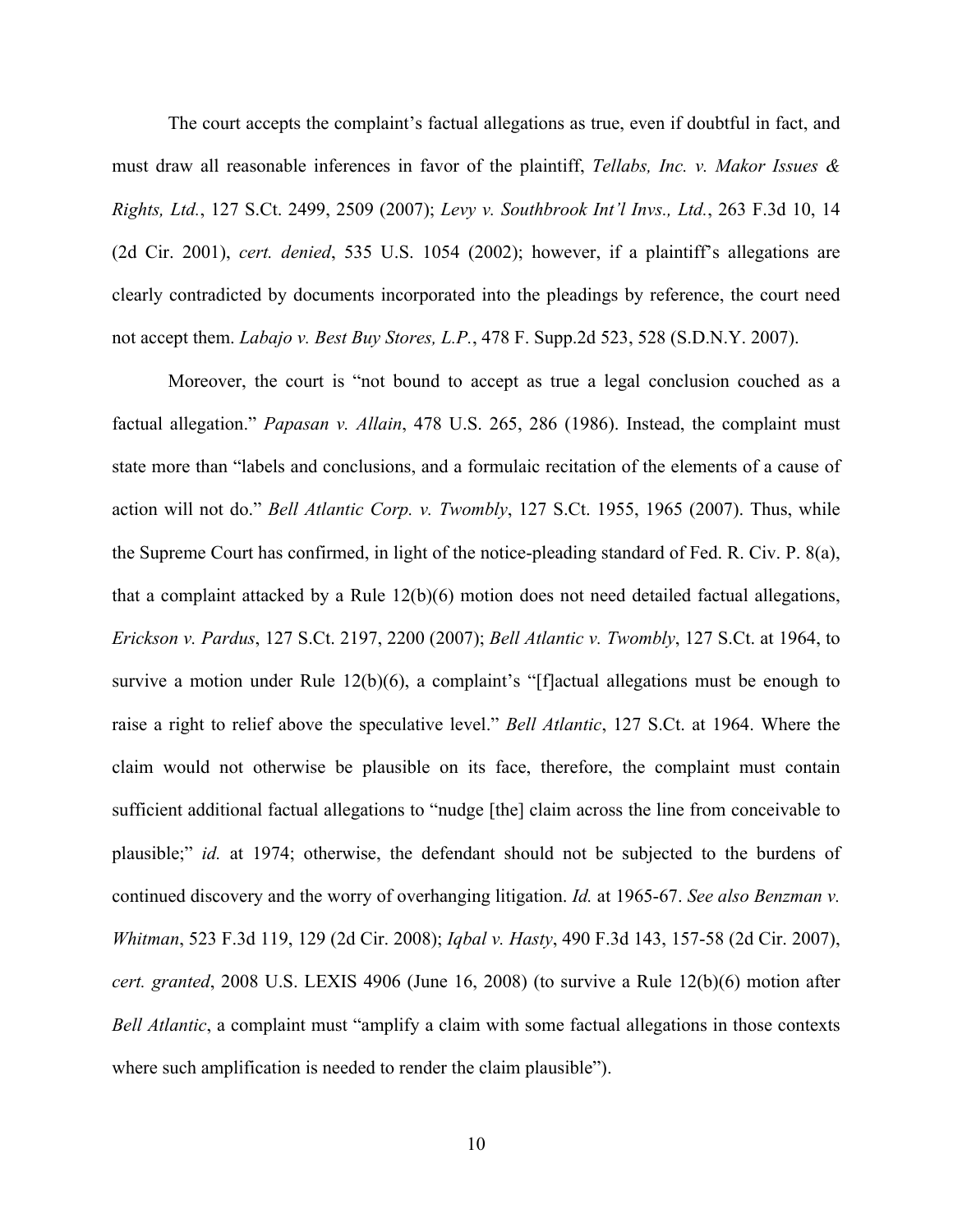Rule  $8(a)(2)$  does not, however, require a claimant to set forth any legal theory justifying the relief sought on the facts alleged, but only requires sufficient factual averments to show that the claimant may be entitled to some relief. *See Newman v. Silver*, 713 F.2d 14, 15 n.1 (2d Cir. 1983). Even if a claim for relief does state a legal theory, it still may be sustained if the facts as alleged support a claim. 2 *Moore's Federal Practice* ¶ 8.04[3], 8-33-34 (3d ed. 2008) (citing Fed. R. Civ. P. 54(c) (except for judgment rendered by default, final judgment shall grant relief to which a party is entitled, regardless of relief demanded in pleading); *Tolle v. Carrol Touch, Inc.*, 977 F.2d 1129, 1134 ( $7<sup>th</sup>$  Cir. 1992) ("a complaint need not point to the appropriate statute or law in order to raise a claim for relief under Rule 8…[A] complaint sufficiently raises a claim even if it…points to the wrong legal theory as a basis for that claim, as long as 'relief is possible under any set of facts that could be established consistent with the allegations.")).

### 11 U.S.C. §§ 523(a)(1) and 527(a)(8)(C)

First, as always, the statutory language. Section 523 provides

A discharge under section 727, 1141, 1228(a), 1228(b), or 1328(b) of this title does not discharge an individual debtor from any debt  $- (1)$  for a tax or a customs duty – (A) of the kind and for the periods specified in section  $507(a)(3)$  or  $507(a)(8)$  of this title, whether or not a claim for such tax was filed or allowed; ...

11 U.S.C. § 523(a)(1)(A). In turn, the relevant sections of § 507 state that "[t]he following expenses and claims have priority in the following order: … (8) Eighth, allowed unsecured claims of governmental units, only to the extent that such claims are for  $- \dots (C)$  a tax required to be collected or withheld and for which the debtor is liable in whatever capacity; …" 11 U.S.C.  $\S$  507(a)(8)(C). Thus, a tax liability, to be non-dischargeable under section 523(a)(1) must first qualify for priority under  $\S 507(a)(8)$ .

The Complaint alleges that a portion of the Tax Liability is for taxes not collected, and that this liability thus does not qualify for an exception to discharge under section  $523(a)(1)$ . That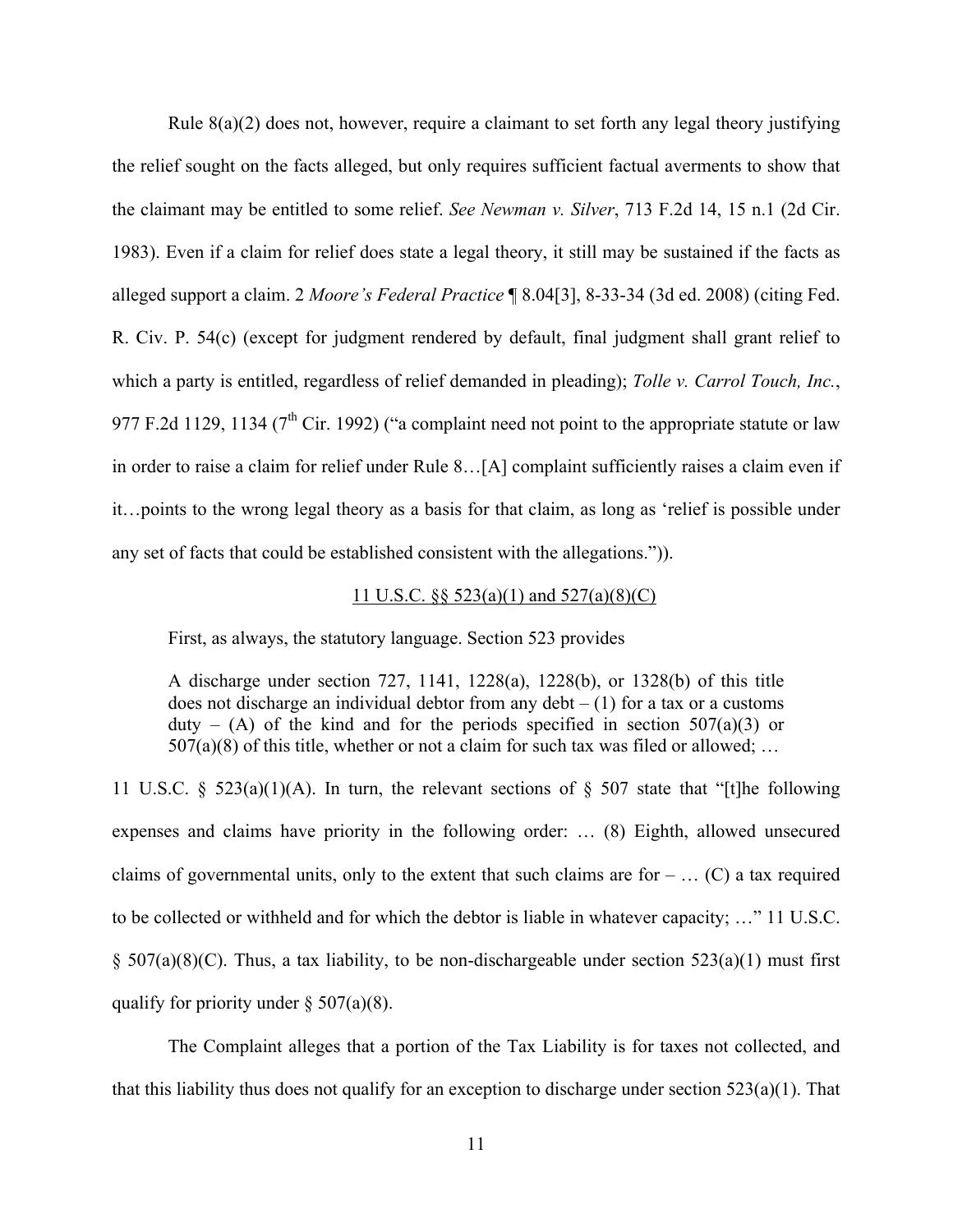factual assertion is belied, however, by the ALJ's Proposal for Decision ("PFD"), which was attached to the Complaint. The PFD describes, as a factual finding, the Tax Liability as taxes that were *collected* and improperly refunded and taxes that were collected but not remitted to the state because the Debtors under-reported their sales. As previously noted, for purposes of a motion to dismiss, if the facts alleged in the complaint are clearly contradicted by documentation attached to the complaint then the court is not obliged to accept those facts as alleged. *See Labajo v. Best Buy Stores, L.P.*, 478 F.Supp.2d at 528.

With respect to the Category 1 Taxes – improperly refunded sales taxes – there is no doubt in this court's mind that the Debtors actually collected these sales taxes. Instead of remitting the collected taxes to the state, the Debtors remitted the collected taxes back to their customers.

It is virtually uncontested that the Category 2 Taxes are also taxes that were collected by the Debtors. According to the Complaint and the PFD, this category of the Tax Liability was imposed for sales that the Debtors made but did not report to the Comptroller. In other words, the Debtors sold goods and collected sales taxes but failed to remit them to the Comptroller. The Complaint does not allege that these taxes were not collected by the Debtors. In arguing that the Tax Liability is for uncollected taxes, the Debtors confine themselves to the Category 1 Taxes. *Complaint*, ¶ 5 at 2-3.

The Category 3 Taxes are no longer at issue because the Comptroller agreed that these taxes are not priority taxes under § 507(a) of the Bankruptcy Code because they are not trust fund taxes.

Thus, despite the Debtors' characterization that the Tax Liability is for uncollected taxes, the facts as alleged in the Complaint and as stated in the PFD confirm that the Debtors *did* in fact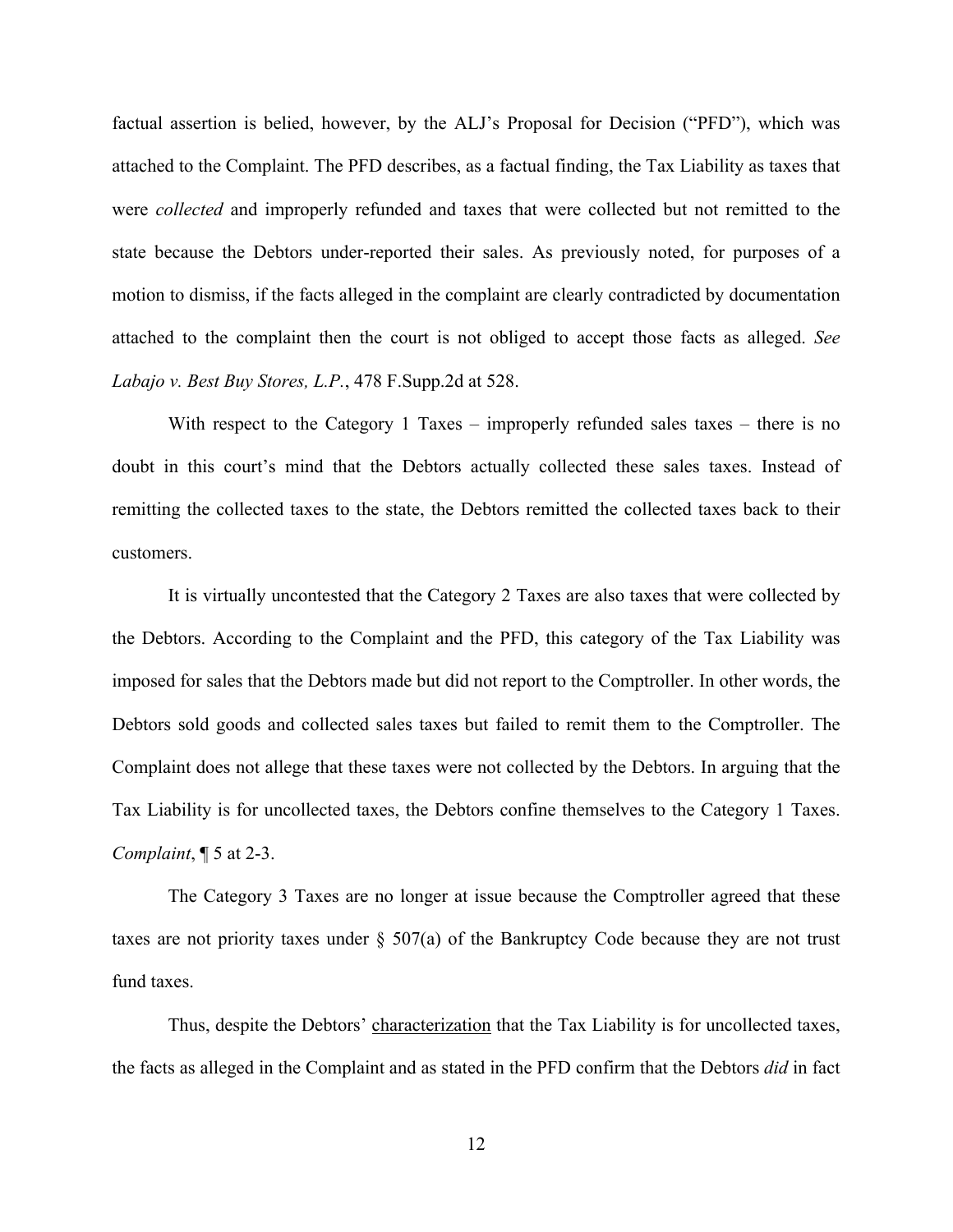collect the Tax Liability. The Debtors have already acknowledged that, if the taxes were collected but not remitted, they would qualify under  $\S 507(a)(8)$ . Consequently, the Tax Liability for both Category 1 and Category 2 Taxes are non-dischargeable under §§ 523(a)(1). The Motion to Dismiss the Complaint will be granted on this ground.

In the interest of completeness, assuming that the Category 1 Taxes (the only taxes which the Complaint asserts were uncollected, *see Complaint*, ¶ 5 at 2-3) is a liability imposed by the Comptroller for uncollected taxes, the court concludes that the asserted liability for Category 1 Taxes is nonetheless dischargeable pursuant to  $\S$ § 523(a)(1) because the liability still qualifies for priority under  $\S 507(a)(8)(C)$ .<sup>16</sup>

The Debtors are correct that *Matter of Fox*, 609 F.2d 178 ( $5<sup>th</sup>$  Cir. 1980) did indeed hold that uncollected sales taxes were dischargeable in bankruptcy under  $\S$  17a(1)(e) of the Bankruptcy Act, 11 U.S.C. § 35(a)(1).<sup>17</sup> Section 17a(1) of the Act provided

A discharge in bankruptcy shall release a bankrupt from all his provable debts, whether allowable in full or in part, except such as (1) are taxes which became legally due and owing by the bankrupt to the United States or to any State or any subdivision thereof within three years preceding bankruptcy: Provided, however, That a discharge in bankruptcy shall not release a bankrupt from any taxes . . (d) with respect to which the bankrupt made a false or fraudulent return, or willfully attempted in any manner to evade or defeat, or (e) which the bankrupt has collected or withheld from others as required by the laws of the United States or any State or political subdivision thereof, but has not paid over . . .

<sup>&</sup>lt;sup>16</sup> Certain cases discuss § 507(a)(7)(C), not (8)(C). "When the Code was originally enacted, the priority for taxes was contained in section 507(a)(6). The Bankruptcy Amendments and Federal Judgeship Act of 1984 created a new fifth priority for grain producers and United States fisherman and the tax priority was renumbered as section 507(a)(7). The Bankruptcy Reform Act of 1994 created a new seventh priority for alimony, maintenance and support and the tax priority was again renumbered, this time as section  $507(a)(8)$ . Under the 2005 Act, the tax priority was one of only two that was not renumbered." 4-507 *Collier on Bankruptcy* ¶ 507.11. Thus, those cases talking about former subsection (7)(C) are discussing what is now subsection (8)(C). 17 The Debtors are also correct to distinguish *Malcuit v. State of Texas*, 134 B.R. 185 (N.D. Tex. 1991), *In re Avant*,

<sup>110</sup> B.R. 264 (Bankr. W.D. Tex. 1989) and *In re Gulf Consol. Services, Inc.*, 110 B.R. 267 (Bankr. S.D. Tex. 1989) on the facts. In those three cases, it is either not clear whether the taxes at issue were actually collected by the sellers or were in fact collected. At least for purposes of our discussion here, the Tax Liability at issue here is treated as having been uncollected in its entirety.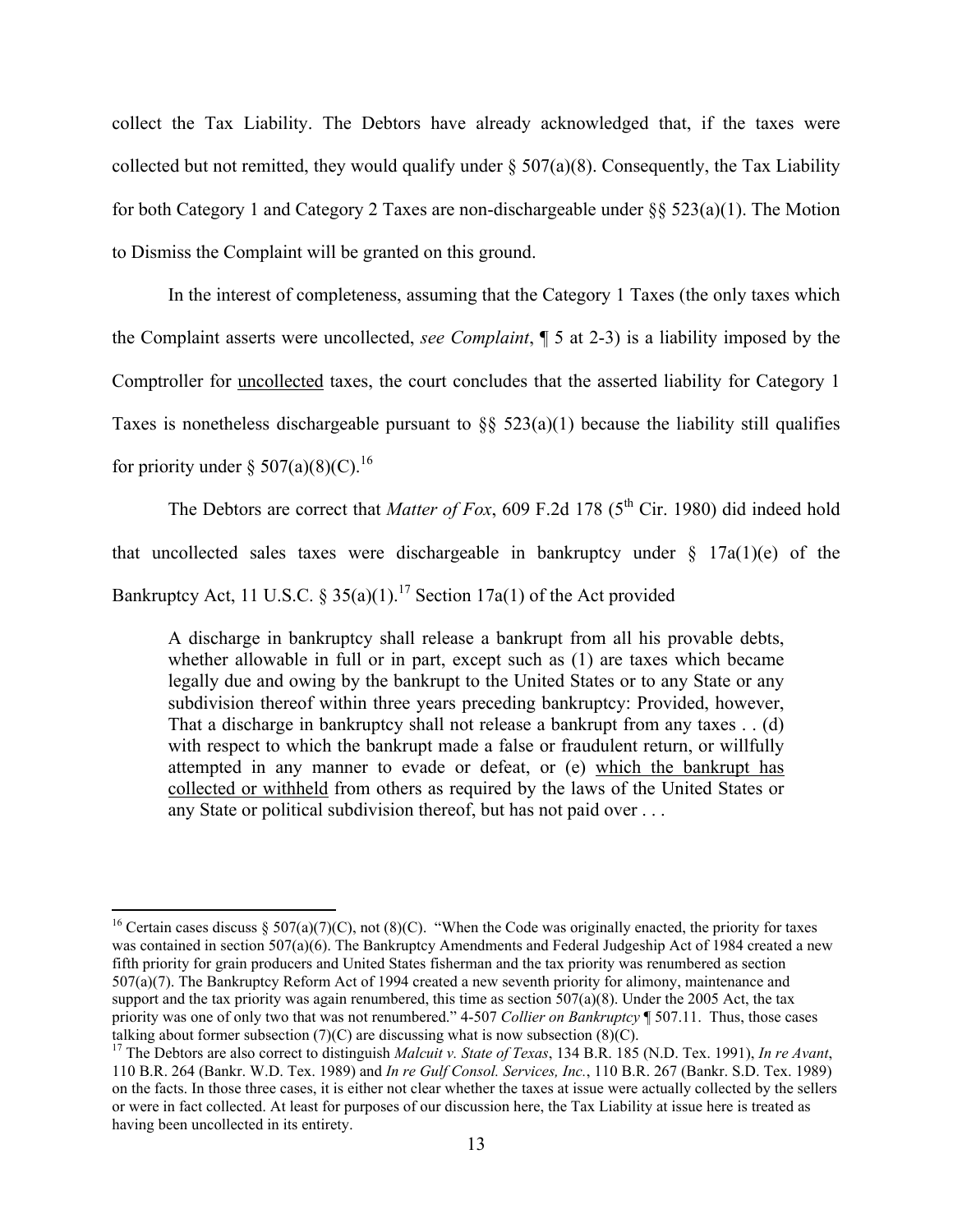*Matter of Fox*, 609 F.2d at 180 (quoting  $\S$  17a(1) (emphasis added)). The Bankruptcy Code enacted a similar provision in  $\S$  507(a)(8)(C), but with slightly different language, excluding from discharge those taxes that are "*required to be collected* or withheld and for which the debtor is liable in whatever capacity…" *See* 11 U.S.C. § 507(a)(8)(C). The significance of the change is obvious. The Act spoke of taxes which the debtor "has collected or withheld from others" while the Code speaks of taxes "*required* to be collected or withheld." The latter formulation does not by its plain terms require that the tax in question be one that has in fact been collected. Thus, uncollected taxes can form the basis for a nondischargeable claim under the Code, provided the debtor is also liable in some capacity. Other courts concur in this straightforward reading of the statutory language. *See McDonough v. Iowa Dept. of Revenue*, 346 B.R. 492 (Bankr. S.D. Iowa 2006); *In re Taylor Tobacco Enterprises*, 106 B.R. 441 (E.D.N.C. 1989); *Rikard v. State of Alabama Dept. of Revenue*, 127 B.R. 59 (N.D. Ala. 1989).

The Debtors acknowledge that the *McDonough* and the *Rikard* cases are contrary to the Debtors' position here, but distinguish them in two ways: first, the Debtors claim that the change in the statutory language is not significant. Alternatively, they say that the language in § 507(a)(8)(C) is ambiguous. *Complaint*, ¶ 22 at 10. The Debtors' contentions will not hold.

It has always been true that "[c]ontemporary Supreme Court jurisprudence establishes that the purpose of statutory interpretation is to determine congressional intent." *In re American Home Mortgage Holdings, Inc.*, 411 B.R. 181, 187 (Bankr. D. Del. 2009). The Supreme Court has held "'when a statute's language is plain, the sole function of the courts, at least where the disposition by the text is not absurd, is to enforce it according to its terms… the United States Congress says in a statute what it means and means in a statute what is says there.'" *Id.* at 187- 188 (citations omitted). A statute's legislative history is not a default go-to in interpreting a statute. Only if the statute is ambiguous may a court look beyond the text to other sources to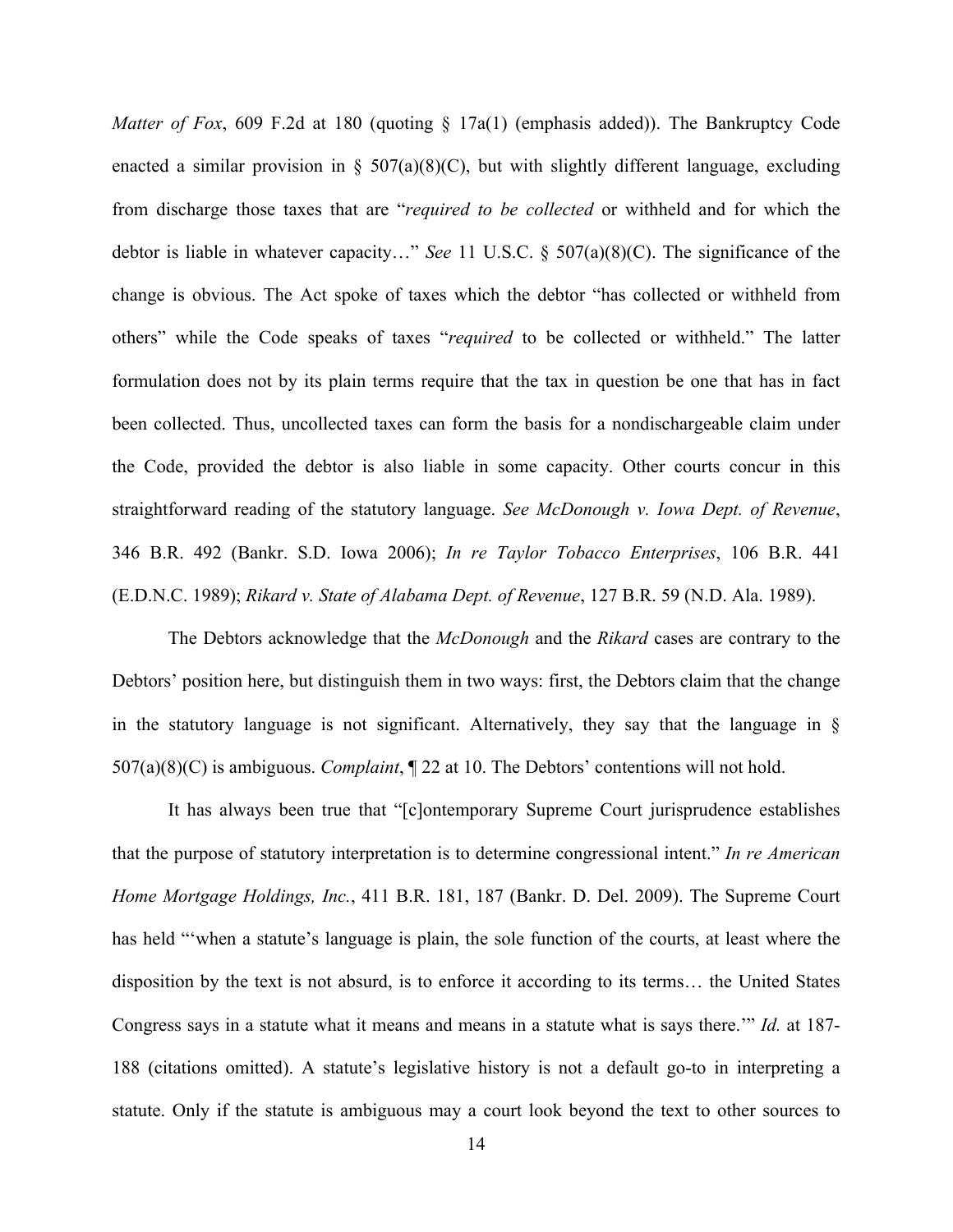divine the intent of Congress. "If the statute is ambiguous, the Court must use other canons of statutory construction, including legislative history where available, to determine the purpose of the statute." *Id.* at 188.

Here, the court finds that the language of  $\S 507(a)(8)(C)$  is not ambiguous. Granted, there has been some dispute in the case law as to whether, after the language changed in §  $507(a)(7)(C)$  of the Bankruptcy Code, sales taxes were to be 'trust fund' taxes or excise taxes. *See e.g. In re Taylor Tobacco Enterprises*, 106 B.R. at 443-445 (discussing the rationale behind "finding sales taxes to fall within the unlimited trust fund priority of Section E [of §  $507(a)(7)$ ..."). To resolve that dispute, courts have looked to the legislative history behind § 507 to find that, broadly speaking, sales taxes are, in fact, trust fund taxes. *Id.*18 However, the Debtors have not cited one case that found the language of  $\S 507(a)(8)(C)$  to be ambiguous as it applies to collected vs. uncollected sales taxes; nor has this court discovered any such case. Indeed, it would be contrary to the clear language of the statute to hold that  $\S 507(a)(8)(C)$  still requires a tax to be actually collected, as was the case under  $\S 17a(1)$  of the Bankruptcy Act. The current statute now says "required to be collected," which is a clear change from the past-tense "…which the bankrupt has collected or withheld…" used in  $\S 17a(1)$  of the Act. There is no reason in this court's view to ignore this clear change in language from Act to Code, and every reason to attend to it.

Even if the court were to find the language of section  $507(a)(8)(C)$  to be ambiguous however, the Debtors' arguments would still fail. Despite what the Debtors contend with respect to the purported legislative history of § 507(a)(8)(C), the court in *Taylor Tobacco* noted that

<sup>&</sup>lt;sup>18</sup> The *Taylor Tobacco* court discussed the legislative history of § 507 in the context of the issue of whether a sales tax was a trust fund or excise tax. 106 B.R. at 443-445. The court followed three circuit courts – *Rosenow v. State of Illinois Department of Revenue, 715 F.2d 277 (7<sup>th</sup> Cir. 1983), <i>DeChiaro v. New York Tax Commission, 760 F.2d 432*  $(2<sup>nd</sup> Cir. 1985)$ , and *In re Shank*, 792 F.2d 829 (9<sup>th</sup> Cir. 1986) – in finding that sales taxes were trust fund taxes. All three circuit courts had noted that Congress had selected the Senate's broader version of  $\S 507(a)(7)(C)$ , and therefore held that sales taxes could not be excluded from that subsection. *Id.* at 444.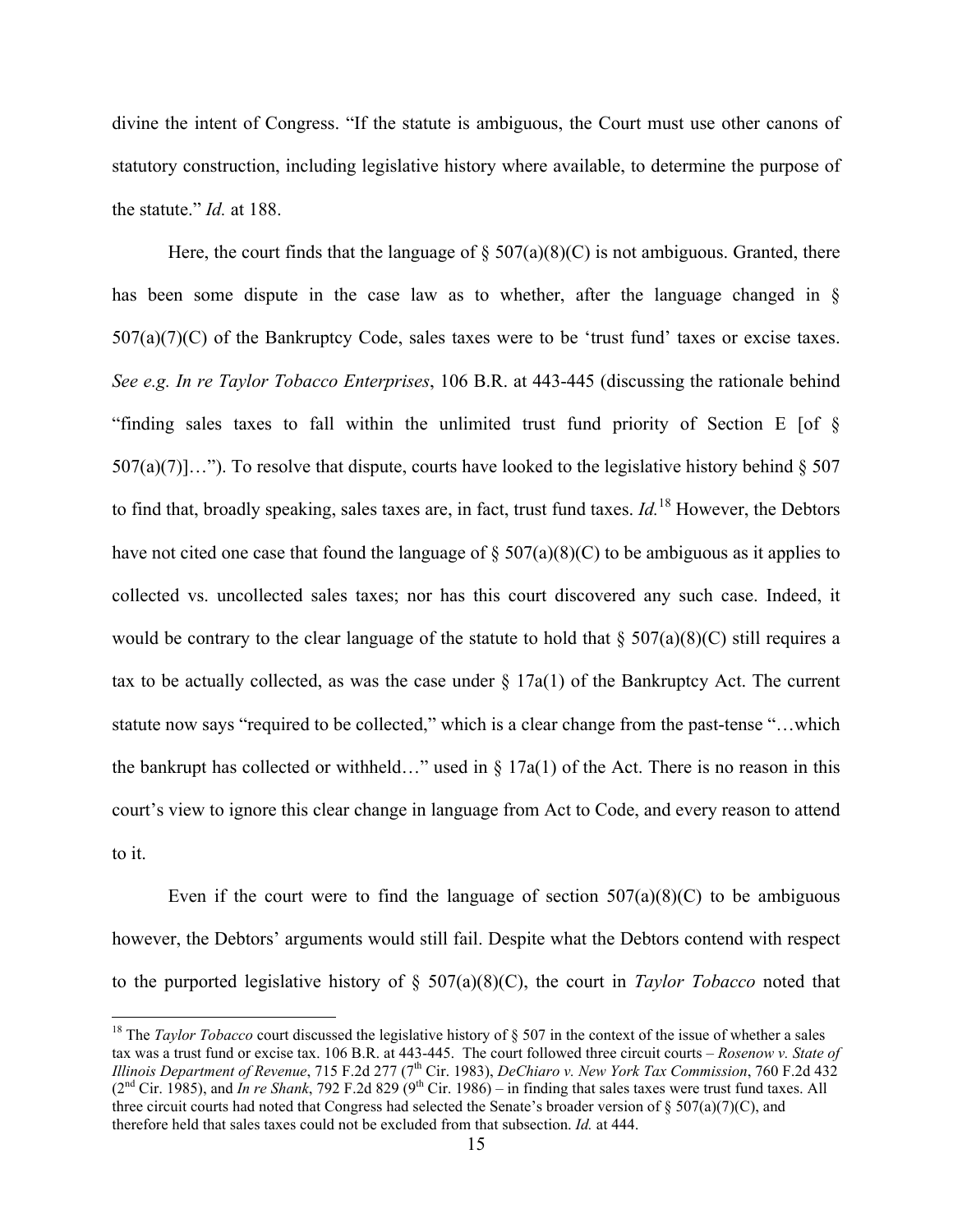"[t]he court is unaware of any legislative history providing guidance on the matter... the legislative history is silent as to an explanation for the change in language." *Id.* at 445. The court went on to say that, in any event,

the lack of an explanation for a change in language does not denigrate the fact that a change in the language has occurred. The requirement of actual collection was the provision on which the *Fox* court held that priority status for uncollected sales taxes was to be denied. 609 F.2d at 185. Moreover, the observation of the *DeChiaro* [*DeChiaro v. New York Tax Commission*, 760 F.2d 432 (2nd Cir. 1985)] court that the broader language of the Senate version was the provision selected to become Section C [of  $\S 507(a)(7)(C)$ ] supports the conclusion that the uncollected sales taxes are no longer dischargeable under Section E if they are required to be collected under Section C.

### *Id.*

Moreover, from a public policy perspective, it makes no sense to allow a debtor to

discharge a trust fund tax that it has failed to collect.

Just as an incentive to default on taxes collected by a retailer is created by allowing discharge of state claims, an incentive not to collect taxes is created by the same limitation of liability. Under the North Carolina taxation chapter, the failure to collect sales tax does not relieve the retailer of liability for the uncollected taxes. To allow a retailer to mitigate the consequences of failing to collect sales tax by using a bankruptcy proceeding to avoid paying uncollected sales taxes older than three years would be to create an incentive as perverse as the incentive considered in  $[In re Shank, 792 F.2d 829, 832 (9<sup>th</sup> Cir, 1986)]$ . The purpose of the Bankruptcy Code is 'to allow a fresh start to the bankrupt.' That purpose does not include using the Code as a shield for dishonest or devious behavior.

*Id.* at 445.<sup>19</sup>

The court agrees with the rationale of *Taylor Tobacco*. Thus, even if the language of §

507(a)(8)(C) was ambiguous, the court would still conclude that uncollected sales taxes are not

<sup>&</sup>lt;sup>19</sup> The North Carolina Tax Code at issue in *Taylor Tobacco*, 106 B.R. at 444-445 (citing North Carolina tax law), was similar to the requirements of the Texas Tax Code (discussed in more detail below). Both codes provide that a seller "shall" charge a tax and include such tax in the purchase price of the good that is being sold. *See id.* and Tex. Tax Code § 151.052. The purchaser owes the seller the tax and the seller is able to collect it in the same way it is able to collect the underlying price of what was exchanged. The Debtors try to distinguish *Taylor Tobacco* on the basis that, apparently, in North Carolina it was misdemeanor for a retailer to offer to absorb the sales tax for the customer, as opposed to charging the customer for the tax. *Id.* at 445-446. However, this fact is irrelevant. What is relevant is that, similar to the requirements in North Carolina, the Texas Tax Code requires sellers to collect a sales tax.  $\S$  151.052. And both the seller or the buyer are liable to the state for such tax.  $\S$  111.016(a).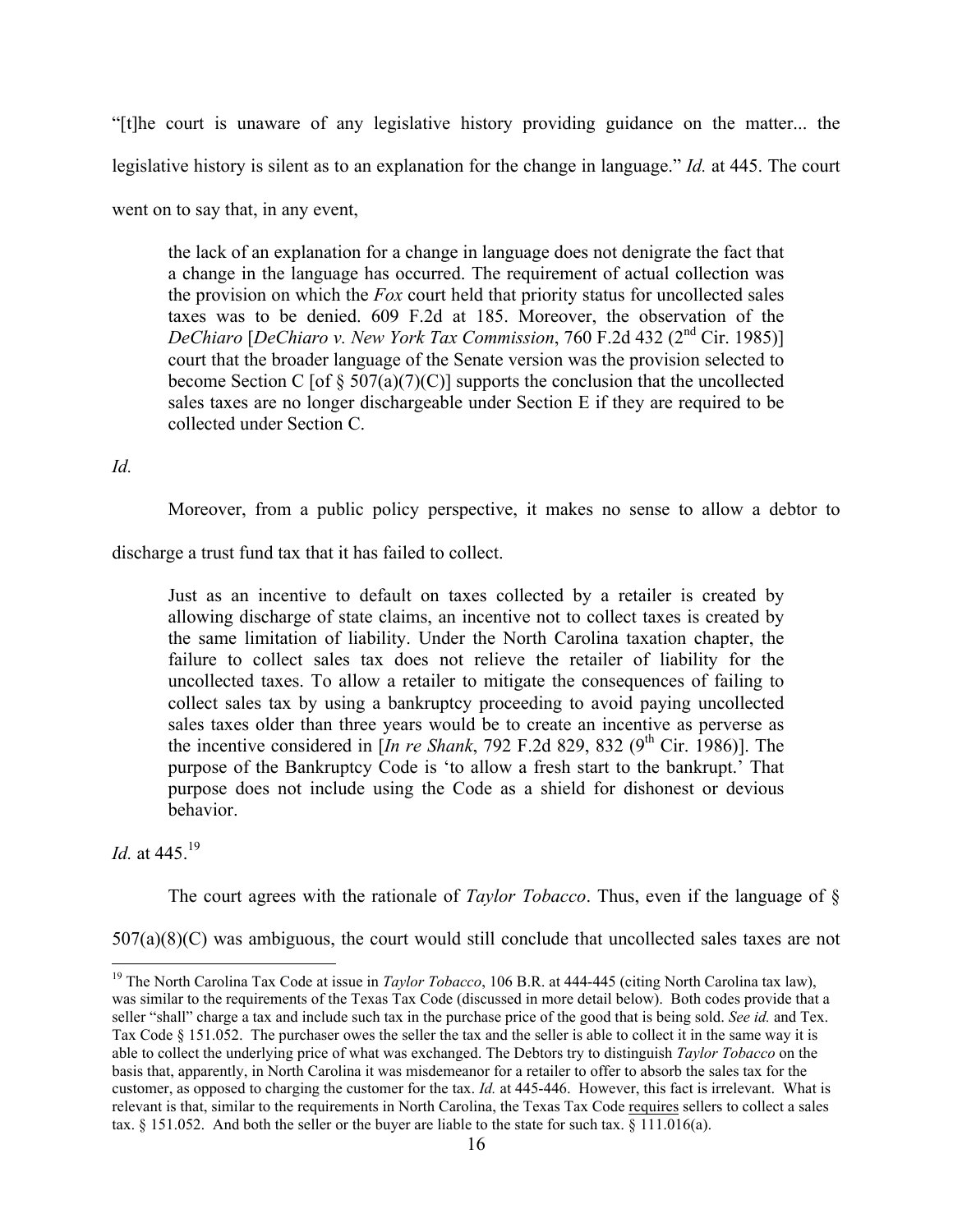dischargeable under  $\S$ § 523(a)(1), so long as it is demonstrated that the Debtors are "liable in any

capacity" under Texas law.

The Debtors argue that they are not, in fact, liable in "any capacity" under the Texas Tax

Code. The Debtors assert that

[t]here is nothing in the statute… to indicate the specific 'capacity' in which an individual debtor is liable. Conceivably, 'capacity' could include, depending upon the working of the particular tax statute, partners in a general partnership; general partners in a limited partnership; or the person who signed a return… the Texas Tax Code *does* assign liable capacities, when it comes to taxes *actually collected*  and not remitted to the State. Tex. Tax Code  $\S$  111.016(a). But the Texas Tax Code does not specify a liable capacity for failure to *collect*. Texas Tax Code 111.016(d) does not alter the foregoing analysis of personal liability for failure to collect. Though it is true that subsection (d) gives a laundry-list of capacities for 'responsible individuals' in corporations, associations, LLCs, and partnerships, the definition is confined to Tax Code  $\S$  111.016(a), and to tax that was actually received or collected.

*Complaint*, ¶¶ 17-18 at 6-7. Notably however, James was doing business as the pet stores. In

other words, James and the pet stores were not separate legal entities and the Comptroller did not

need to pierce the corporate veil to make James personally liable for the Tax Liability. For this

reason alone, the Debtors arguments that they are not within one of the 'capacities' as outlined in

§ 111.016(d)(1) is simply misplaced.<sup>20</sup>

It remains to determine whether the Debtors can be liable under Texas law for

"uncollected" sales taxes. Relevant Texas law provides that:

(a) Except as provided by Subsection (d), a seller<sup>[21</sup>] who makes a sale subject to the sales tax imposed by this chapter shall add the amount of the tax to the sales price, and when the amount of the tax is added:

20 There is a line of cases holding that "[t]he individual liability of a corporate officer or director under *Section 111.016* is limited to the amount actually collected by the officer. The state is required to prove actual receipt or collection of the tax." *In re Cooley*, 166 B.R. 85 (Bankr. S.D. Tex. 1993) (citing *N.S. Sportswear, Inc. v. State*, 819 S.W.2d 230 (Tex. App. – Austin 1991, no writ); *Dixon v. State*, 808 S.W.2d 721 (Tex. App. – Austin 1991, writ dism'd)); *Herrera v. State*, 2002 Tex. App. LEXIS 951 (Tex. App. - Austin, Feb. 7, 2002). However these cases are distinguishable because, in the first place, the Debtors are not seeking a redetermination of the Tax Liability pursuant to  $\S$  505 in their Complaint and, second, as noted above, James did business as the pet stores.<br><sup>21</sup> The Texas Tax Code contains numerous definitions that will not be repeated here since both parties agree that

Debtors' business constitutes a 'seller' for purposes of §§ 151.052 and 111.016. Additionally, the parties agree that the goods sold by the Debtors fall within the provisions imposing sales taxes in the Texas Tax Code.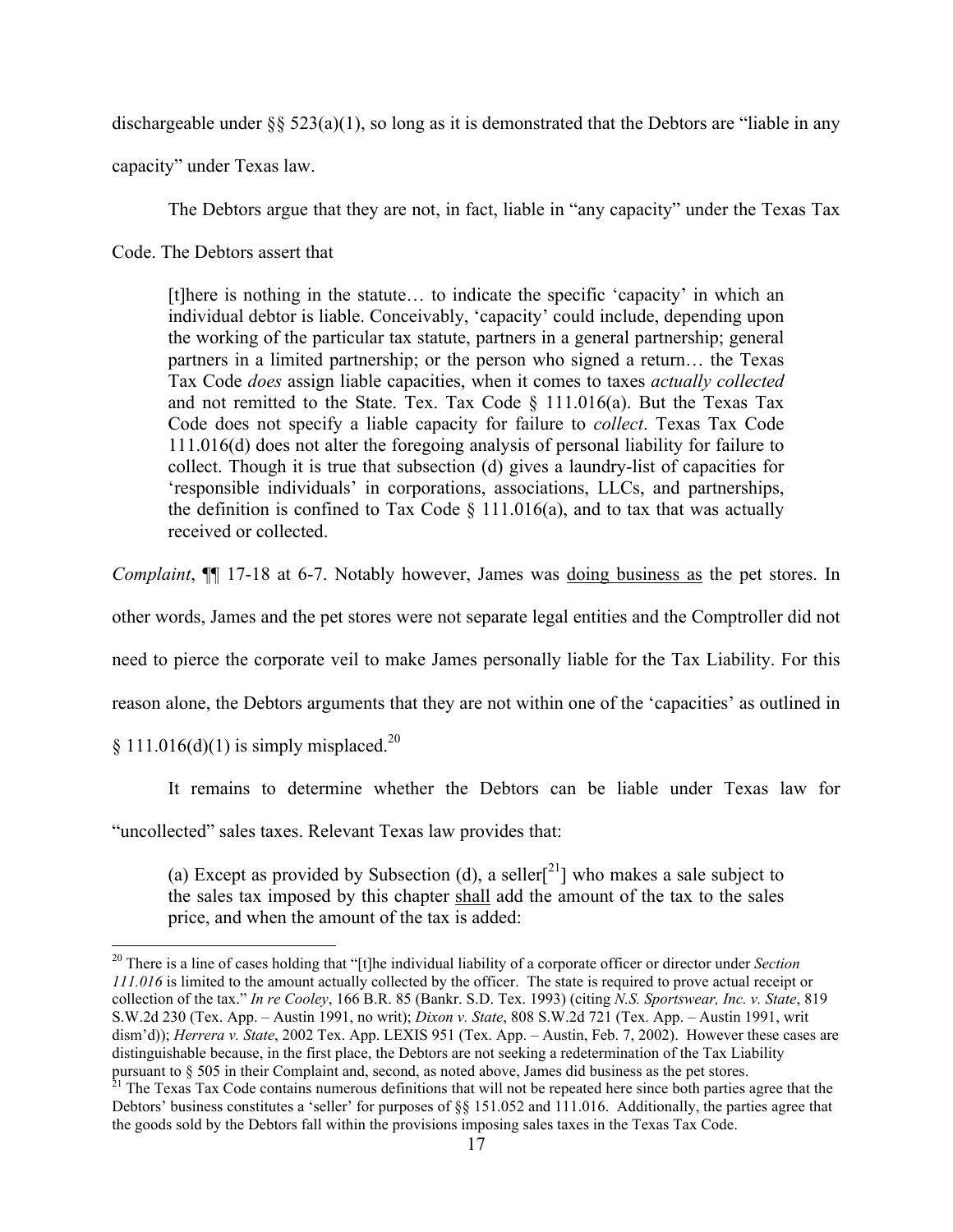(1) it becomes a part of the sales price;

(2) it is a debt of the purchaser to the seller until paid; and

(3) if unpaid, it is recoverable at law in the same manner as the original sales price…

§ 151.052 (emphasis added). Additionally, the Texas Tax Code provides that the sale of certain items, including items that are sold to buyers that will be exporting the tangible personal property "beyond the borders of the United States…," § 151.307(b), is exempt from sales tax. § 151.307. As described above, the Complaint argues that when the Debtors collected and refunded (to Mexican customers who exporting the items to Mexico) exempt sales taxes, the tax collected was really not collected at all. *Complaint*, ¶¶ 4-5, at 2-3. The Complaint goes on to cite to §  $111.016(a)^{22}$  of the Tax Code and argue that under that provision, the Debtors cannot be liable because the Debtors did not in fact collect the refunded Category 1 Taxes. What the Debtors failed to cite to the court however is  $\S$  151.307(e), which expressly and unequivocally saddles them with liability for the 'uncollected' Category 1 Taxes. Section 151.307(e) says: "a retailer who makes a refund before the time prescribed by Subsection (d) or makes a refund that is undocumented or improperly documented is liable for the amount of the tax refunded with interest." (emphasis added). Therefore, clearly, the Debtors are liable in some 'capacity' to the state of Texas for the Category 1 Taxes. Indeed, the Debtors are liable in their capacity as retailers of personal property.

Moreover, Texas courts have long held that "both vendors and purchasers are liable to the state for these taxes." *Bullock v. Foley Bros. Dry Goods Corp.*, 802 S.W.2d 835, 838 (Tex. App. Austin –1990) (finding that a purchaser was liable for sales taxes that had not been collected by the vendor); *Bullock v. Delta Industrial Construction Co.*, 668 S.W.2d 502 (Tex. App. – Austin 1984). Indeed, the Texas Tax Code provides that "[t]his chapter does not prohibit the comptroller

<sup>&</sup>lt;sup>22</sup> Anyone who "receives or collects a tax or any money represented to be a tax from another person holds the amount so collected in trust for the benefit of the state and is liable to the state for the full amount collected plus any accrued penalties and interest on the amount collected." § 111.016(a).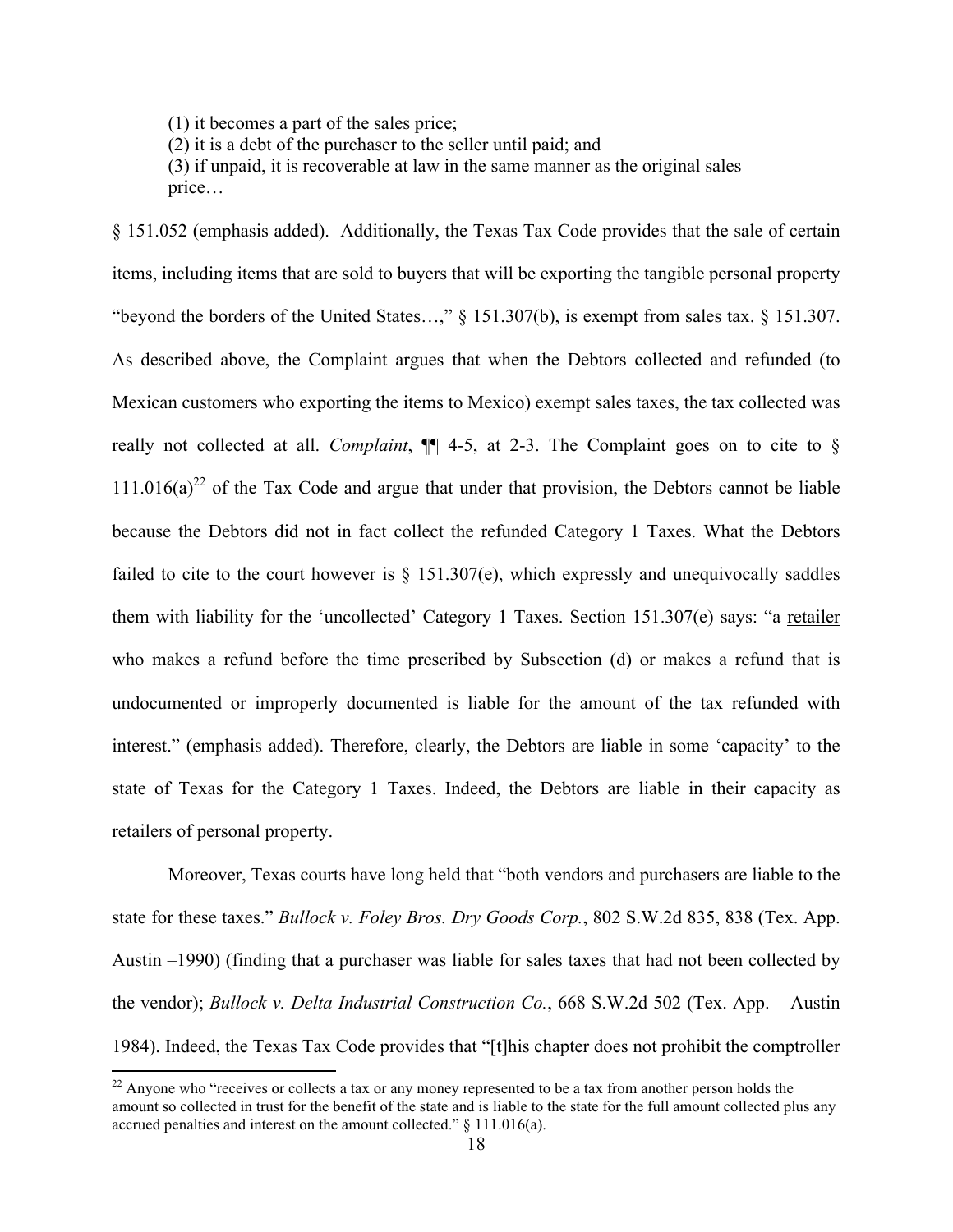from proceeding against a consumer for an amount of tax that the consumer should have paid but

failed to pay." § 151.515. The court in *Foley Bros.* noted that

In 1967, an attorney general opinion said that the sales tax could be collected from either the purchaser or the seller. Op. Tex. Att'y Gen. No. M-165 (1967). The Comptroller's rules have provided since 1975 that the tax may be collected from the seller or purchaser or both until the tax has been paid:

Both sellers and purchasers are subject to audit and assessment of tax on any transactions on which tax was due but has not been paid. The Comptroller may proceed against either the seller or the purchaser, or against both, until the tax, penalty and interest has been paid.

Comptroller Rule 3.282, 34 T.A.C. 3.282 (effective 12/15/75).

This administrative interpretation has been in effect through amendments of the statute. The legislature is deemed to have accepted an administrative interpretation or policy that endured through amendments of the statute in question.

*Id.* (certain citations omitted). In *Foley Bros.*, the court specifically noted that simply because a seller fails to collect a sales tax – despite the fact that, under  $\S$  151.052, a seller "shall" collect sales taxes from purchasers – does not mean that the tax is neither due nor collectable from either the seller or the purchaser.<sup>23</sup> *Id.* at 838-839; *see also Calvert v. Canteen Co.*, 371 S.W.2d 556 (Tex. 1963) (charging a vending machine retailer for taxes that the retailer did not, and indeed could not, collect from its customers).

The court in *Davis v. State of Texas* stated the proposition directly. Although sellers have a legal duty to collect sales taxes from purchasers on behalf of the state of Texas, "both sellers and purchasers are liable to the state for sales taxes." *See Davis v. The State of Texas, et. al.*, 904 S.W.2d 946, 952 (Tex. App. Austin, 1995). Therefore, both sellers and purchasers can be described as taxpayers. *Id.*

23 Although it is true that *Foley Bros.* can be distinguished from this case on the fact that, in *Foley Bros.*, the comptroller was trying to collect unpaid sales taxes from the purchaser instead of the seller. However, the court's legal conclusion that the tax could be collected from either party is relevant here.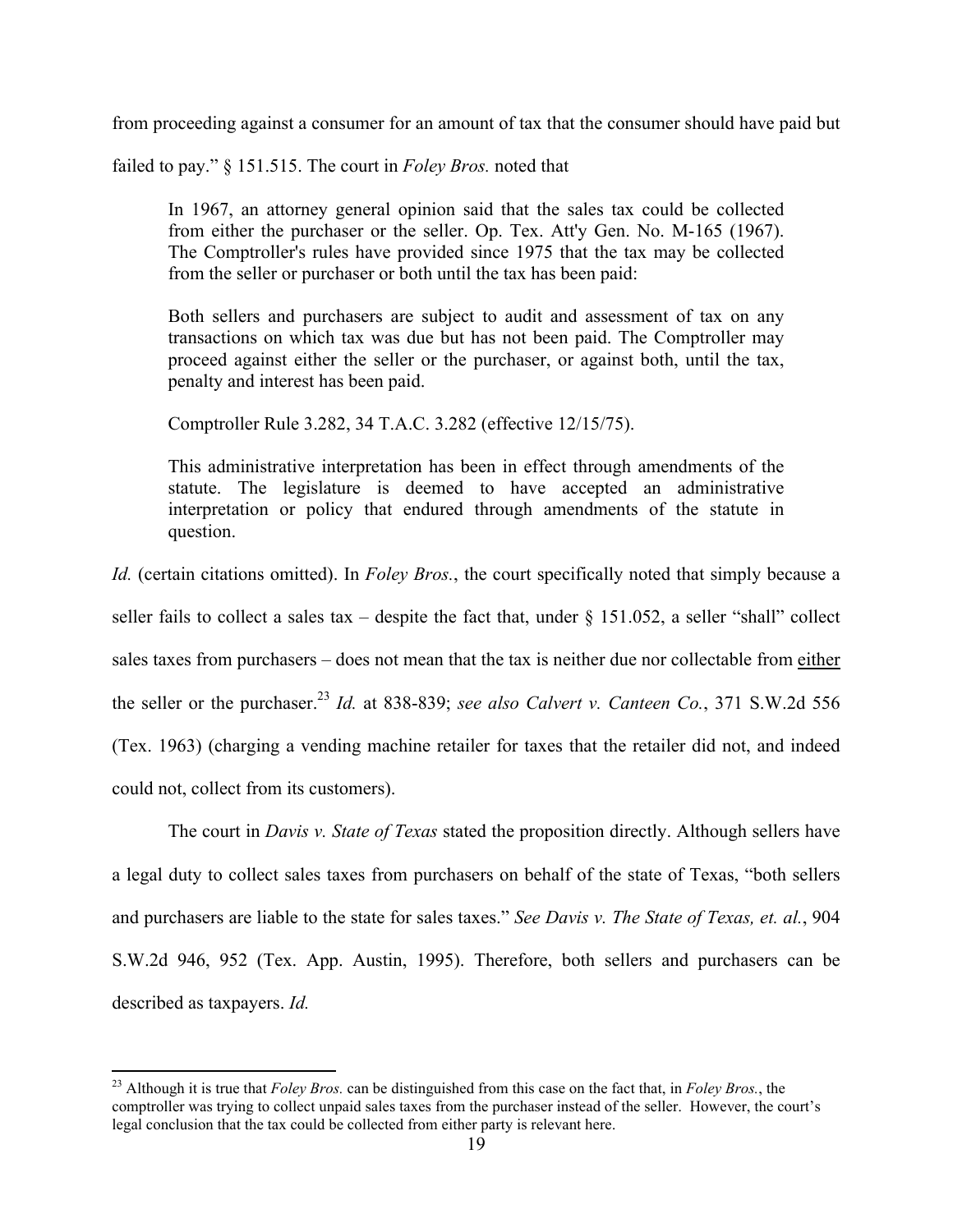[T]he seller must also be characterized as a tax collector, and because of this, seller and purchaser liability to the state as taxpayers arises for differing reasons: the purchaser, as a statutory debtor to the seller but ultimately liable to the state, owes sales tax on its purchase transaction; the seller also owes the state the sales taxes a customer incurs because the seller must, under the state's authority, collect those taxes. Under the Act, then, the economic burden of the tax is on the purchaser: the sales tax will either be collected by the seller from the purchaser under the state's authority and then remitted to the state; or, if the seller fails to bill the purchaser, the tax will be collected directly by the state from either the seller or purchaser.

Id. at 952-953. In fact, "if the state collects the tax from the seller, the seller has a cause of action against the purchaser to recover the tax it should have originally collected from the purchaser." *Id.* at 953 n.7 (*citing Tex. Tax Code* §§ 151.052(a)(3); *Reaves & Becker Co. v. Wilkes Co.*, 392 S.W.2d 379, 380 (Tex. Civ. App.--Austin 1965, writ dism'd) (holding such an action arises from seller's duty imposed by law to collect sales tax from purchasers)).

The Debtors' argument, then, is simply wrong: the Debtors *can* be held liable in some capacity under Texas law, even if they in fact failed to collect the sales tax in question. Here, § 151.307(e) of the Texas Tax Code specifically allows the Comptroller to seek redress against the retailer – the Debtors – for sales taxes that should have been paid but were not in fact paid by the purchasers. That is, the retailer could fail to collect the tax because the purchaser failed to remit it, and nonetheless by liable to the comptroller for the uncollected, unpaid tax. The Debtors are liable for the Category 1 Taxes in their capacity as retailers of taxable items, regardless whether they actually collected the tax or not. Therefore, the Tax Liability is a tax "required to be collected or withheld" and so is a tax of a kind described in  $\S$  507(a)(8)(C). As such, the Category 1 Taxes are not dischargeable under  $\S$  523(a)(1) even if the Debtors' contention that the taxes were "uncollected" were accepted.

The Debtors also argue that the Comptroller's remedies for sellers that fail to collect sales taxes is limited to closing the seller's business pursuant to § 111.011(a) of the Texas Tax Code.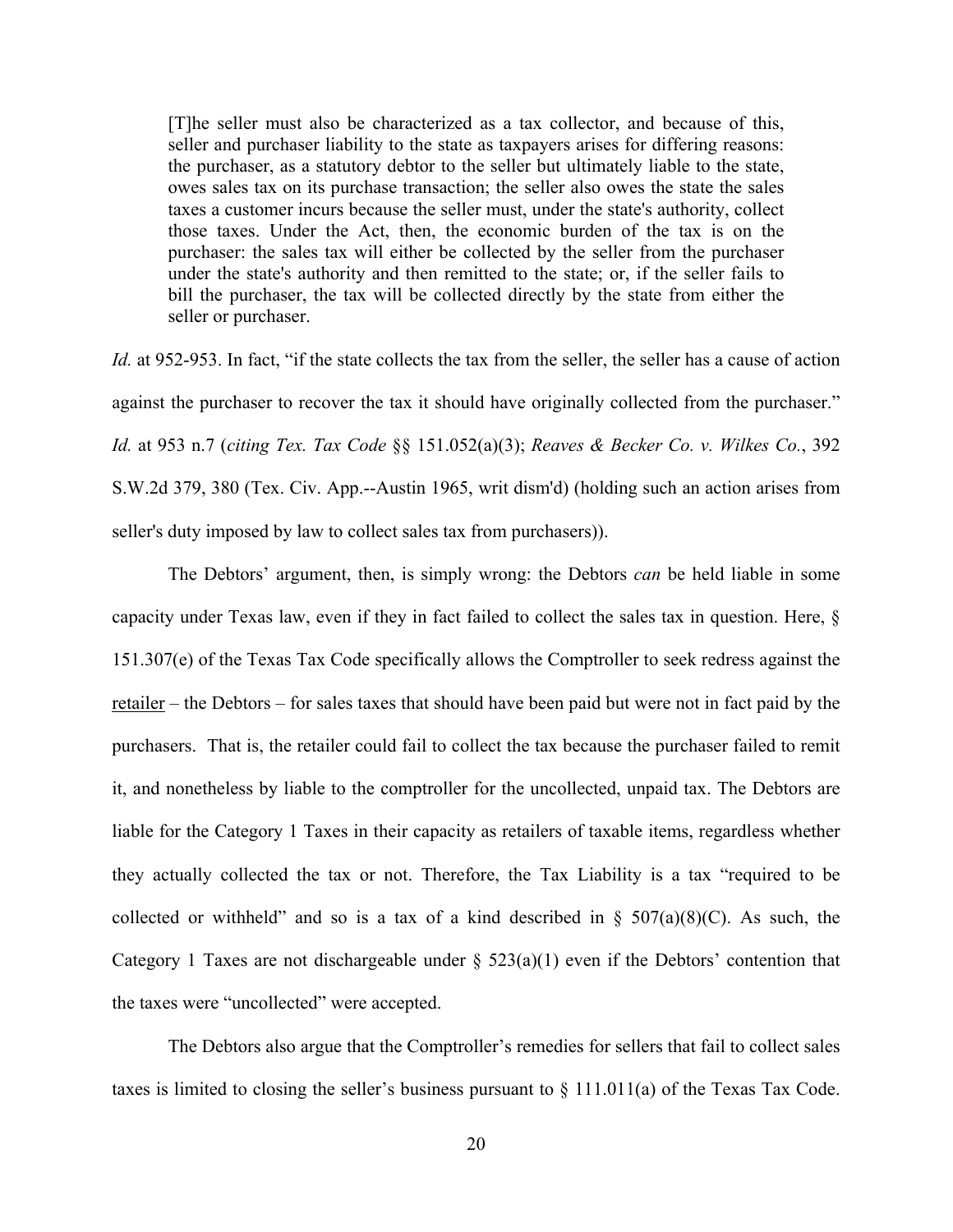However, this argument is rebutted in two instances by the language of the Tax Code itself. First, § 111.015 provides that the Comptroller's remedies are not limited to closure of the seller's business: "the rights, powers, remedies, liens, and penalties provided by this title are cumulative of other rights, powers, remedies, liens, and penalties for the collection of taxes provided by this title and by other law." Second, as noted earlier, the Comptroller may recover uncollected sales taxes from either the purchaser or the seller. Consequently, the Debtors' argument on this point is also overruled.

In conclusion, based upon the plain meaning of  $\S$  507(a)(8)(C), and the language of the Texas Tax Code, which makes a seller liable for uncollected taxes, the court holds that the Tax Liability is not dischargeable.

## The Debtors' In Rem Liability and Whether A Chapter 11 Plan Complies With A Settlement of Determination Under Tex. Tax Code § 111.102

As for the Debtors' second and third requests, the court denies them in full. With respect to the third, the Debtors ask for a ruling that "if the liability [the Tax Liability] is *in rem*, and not *in personam*, the Comptroller is entitled to a share of the net value of the business' assets, if the business were to be transferred." *Complaint*, ¶ 11 at 5. The court is not sure what the Debtors are asking for here. The debtor's business is not a separate legal entity. Thus, there is no *res* separate from the Debtors to which the alleged *in rem* liability would or could attach. The court has already determined that the Debtors can be held liable for even uncollected taxes, so the Comptroller has a claim which is entitled to participate in whatever distributions the plan makes, in accordance with the provisions of section 1129(a). What is more, the Comptroller's claim is, for the most part, a priority claim under section  $507(a)(8)(C)$ , meaning that the claim is entitled to a priority in payment and distribution as provided in section 1129(a)(9). If the Debtors'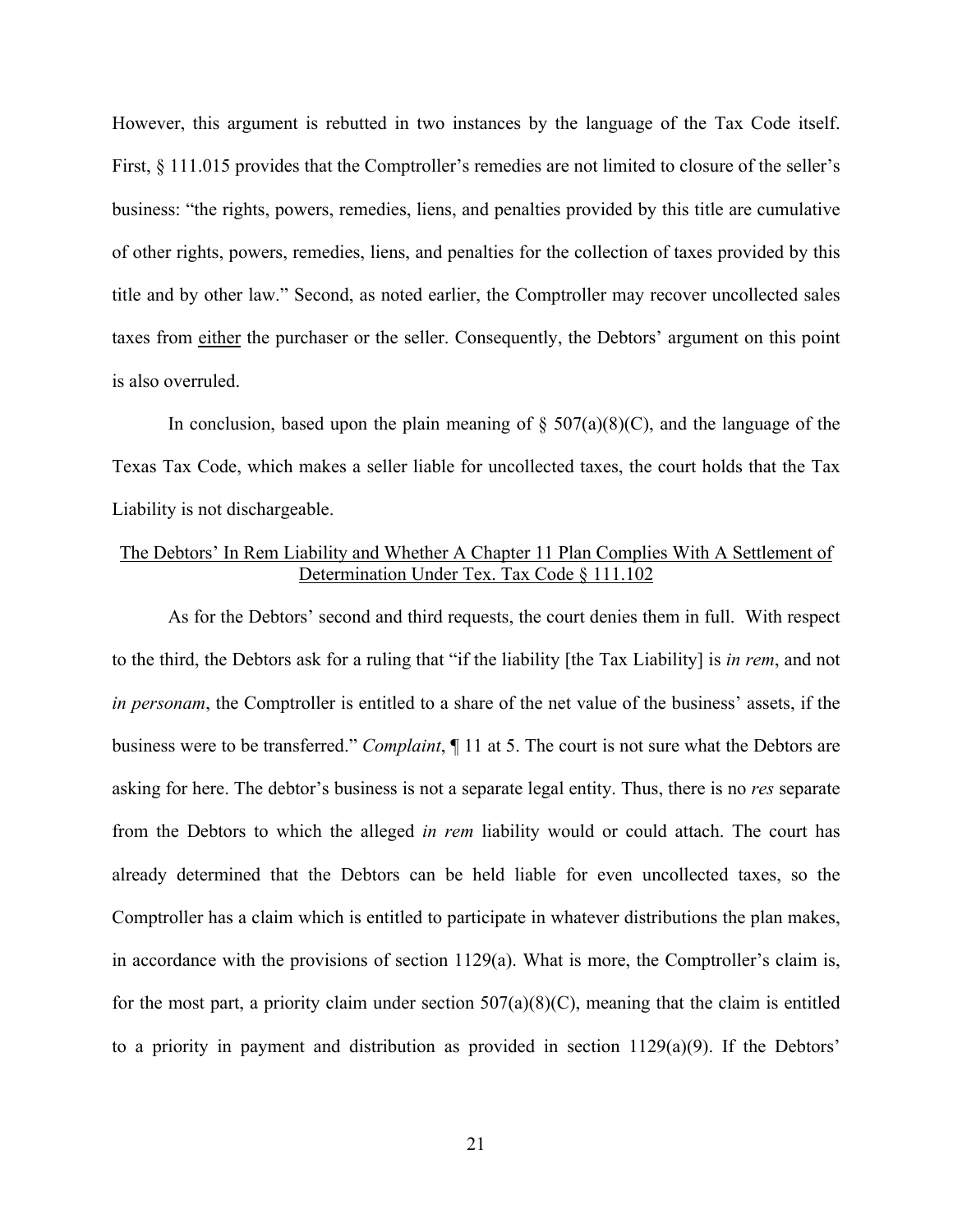contention is that the Comptroller is *not* so entitled, then the Debtors' contentions are incorrect and are here rejected.

A debtor may not choose federal preemption when doing so proves useful, then set federal preemption aside when doing so suits its perceived needs. The Debtors seem to want to eat their cake and have it too. That is essentially what the Debtors here suggest – that the court enter declaratory relief that compels the state to accept a state law insolvency plan imposed by federal court order, while at the same time depriving the state of the protections to which it is entitled under the very federal statute that the Debtors have here invoked.

The Debtors, on the one hand, want the court to "force" the Comptroller to accept the chapter 11 plan as an insolvency plan for purposes of the state statute, with or without the Comptroller's consent. At the same time, they want the state statute's standards for an acceptable insolvency plan to be substituted for the requirements that the Bankruptcy Code imposes for the treatment of this type of tax claim in bankruptcy. The Debtors cannot have it both ways, however. Once the Debtors voluntarily filed for chapter 11, they substituted the remedies under title 11 for their remedies under the Texas Tax Code. There are positives and negatives to that choice, but having made it, they must accept the negatives as the price to pay for the benefit of the positives. Under Chapter 11, the Comptroller is entitled to priority treatment, and payment in full. If the Debtors prefer the lower payments they anticipate under an insolvency plan under state law, their choice is to pursue that remedy outside bankruptcy. The ALJ all but ordered the Comptroller to work out such a plan with the Debtors in this case, so that choice is more than merely elusive. Regardless, however, the Debtors must choose.

For so long as this case remains in this court, however, the terms of the Bankruptcy Code prevail over state law to the extent of any conflict between the two schemes. *See In re Fussell*, 928 F.2d 712, 715 (5th Cir. Tex. 1991) ("… the Bankruptcy and Supremacy Clauses vest the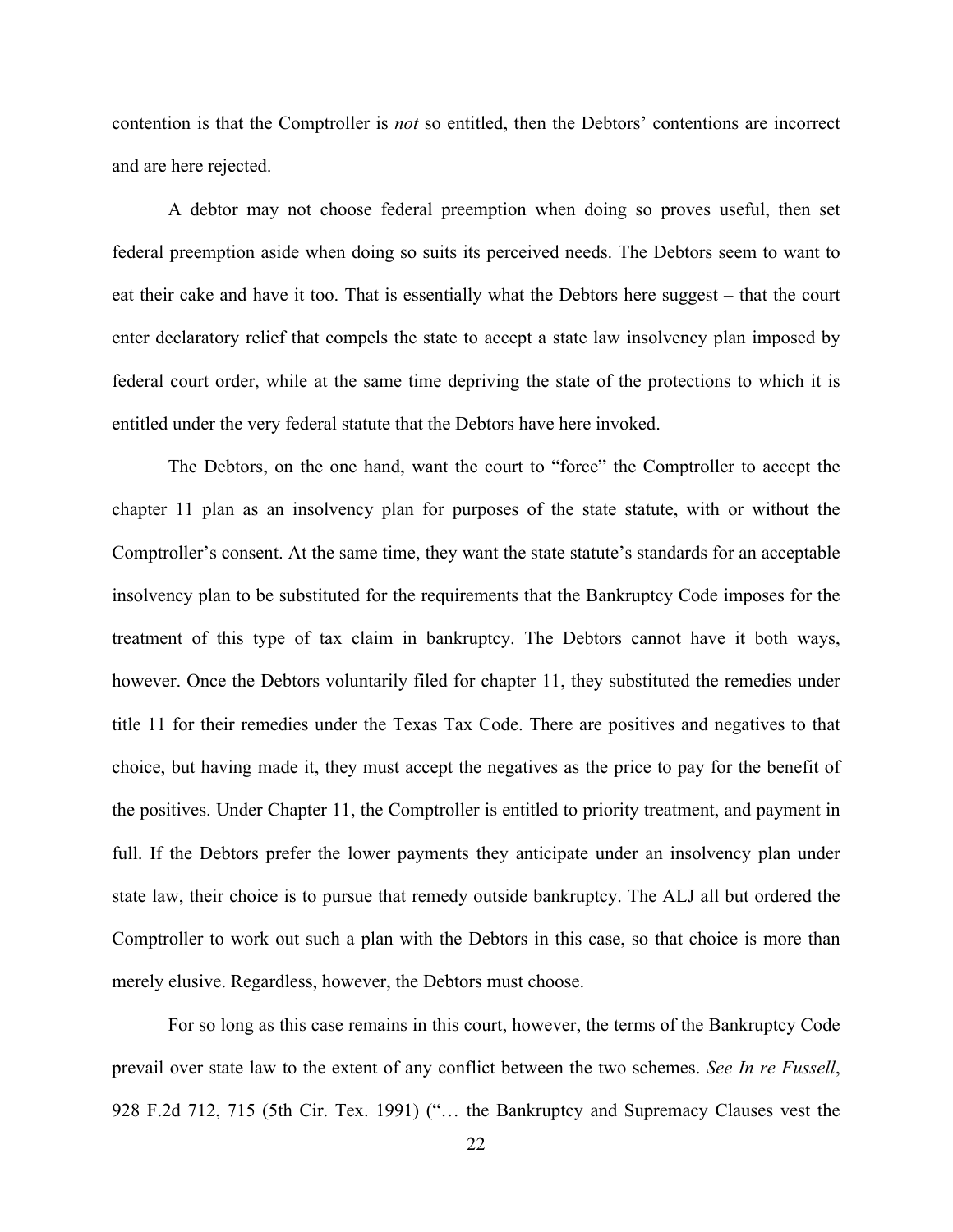Bankruptcy Code with a primacy over state law…"). The Comptroller, as a creditor in this case, is entitled to the benefit of all the provisions of the Bankruptcy Code that protect its interests just as surely as the Debtors are entitled to the benefit of other provisions of the Code that protect their interests. The Comptroller cannot be confined to its state law remedies once the Debtors file for relief in this court. The Comptroller is as entitled to claim federal pre-emption as are the Debtors should the Debtors attempt to foist terms on the Comptroller that are inconsistent with its entitlements under the Bankruptcy Code – even if those terms otherwise comported with state law. On that basis alone, the Debtors' efforts to force a state law remedy onto the Comptroller that is inconsistent with the Comptroller's rights under the Bankruptcy Code must be rejected.

But there is another reason why the court would refuse the invitation to construe a chapter 11 plan as the equivalent of an insolvency plan that complies with  $\S$  111.102 of the Texas Tax Code. Basic principles of federal abstention counsel against such a course of action. Permissive or discretionary abstention of a claim is available under 28 U.S.C. § 1334(c)(1). This section provides that:

 $(c)(1)$  Except with respect to a case under chapter 15 of title 11, nothing in this section prevents a district court in the interest of justice, or in the interest of comity with State courts or respect for State law, from abstaining from hearing a particular proceeding arising under title 11 or arising in or related to a case under title 11.

The doctrine of permissive abstention "'arose from traditional notions of abstention which allow courts to decline to assert otherwise valid subject matter jurisdiction in instances in which they find matters are better resolved in state court or where the interests of justice so demand.'" *WRT Creditors Liquidation Trust v. C.I.B.C. Oppenheimer Corp.*, 75 F. Supp. 2d 596, 603 n.1 (S.D. Tex. 1999) (citing *In re Simmons*, 205 B.R. 834, 847 (Bankr. W.D. Tex. 1997) (Clark, B.J.)) Permissive abstention is available as to both core and non-core claims. *See Briese v. Conoco-Phillips Co.*, 2009 U.S. Dist. LEXIS 11772, at \*18 (W.D. La. Feb. 3, 2009) (citing *Matter of*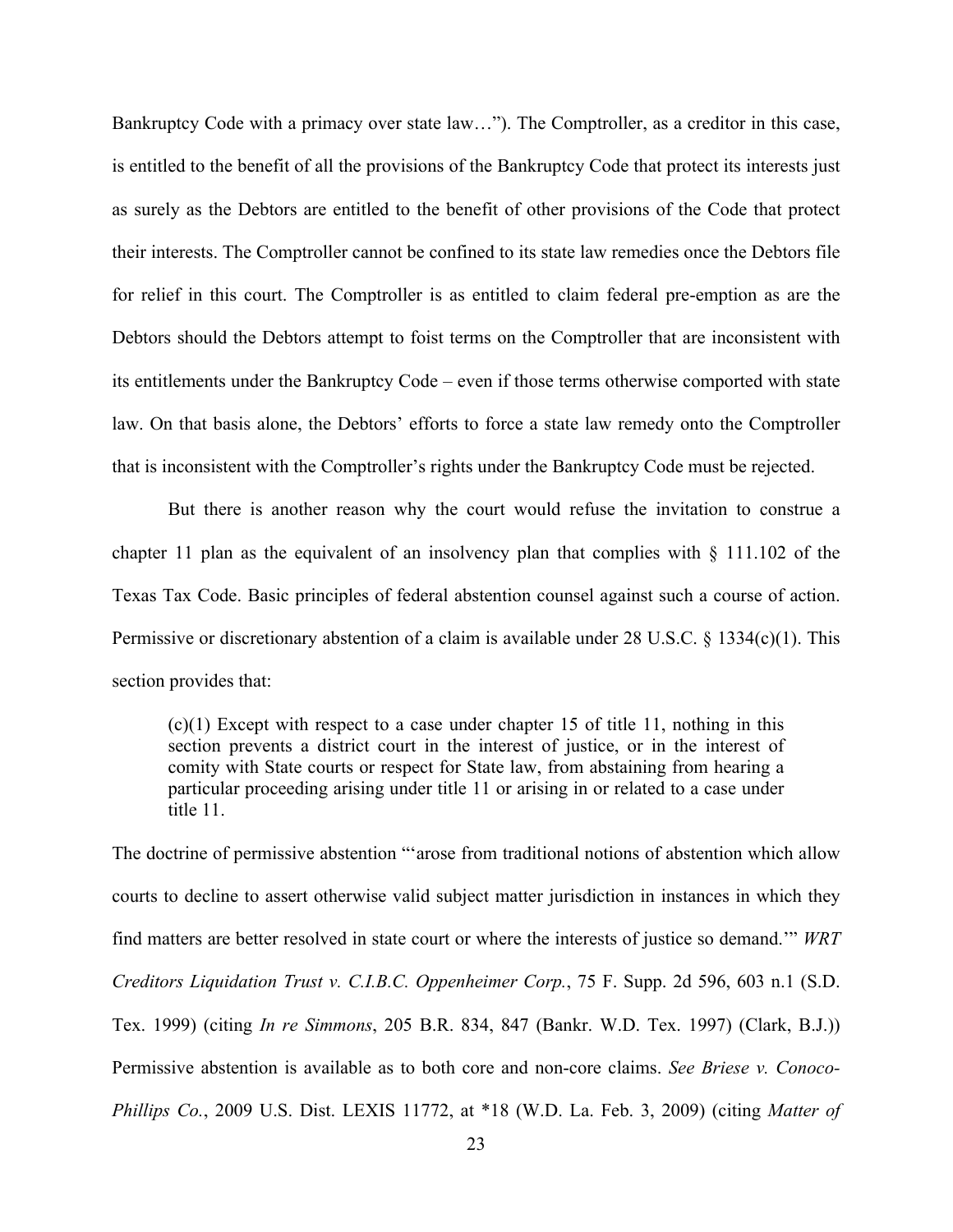*Gober*, 1195 F.3d 1195, 1206 (5<sup>th</sup> Cir. 1996)). The doctrine is expressly authorized to be used in bankruptcy cases by statute. *See* 28 U.S.C. § 1334(c)(1).

Here, Texas' interest in deciding whether a given insolvency arrangement meets the requirements of § 111.102 is such that the federal courts should abstain from that determination. Moreover, in the interest of comity, the court will, for the same reason, decline to rule on this issue. *See In re Fussell*, 928 F.2d at 715 ("although the Bankruptcy and Supremacy Clauses vest the Bankruptcy Code with a primacy over state law, it is beyond dispute that considerations of comity and equity militate against lightly enjoining a state criminal prosecution [or divorce law]"). State interests predominate when the issue presented is the parameters of a state law remedy unique to that state, enacted for purposes of that state's taxing scheme. *See e.g. Cody, Inc. v. Orange County (In re Cody, Inc.)*, 281 B.R. 182, 191 (S.D.N.Y. 2002) (upholding the bankruptcy court's decision to voluntarily abstain from hearing the debtor's tax disputes with the state of New York and saying that  $\S 1334(c)(1)$  "has been widely applied by bankruptcy courts to abstain from hearing tax disputes between debtors and state and/or federal taxing authorities.") (collecting cases).

The Comptroller's brief noted that, although the ALJ's PFD is not a final decision on the merits since the Comptroller is supposed to issue a final decision after receiving the PFD, *M. to Dismiss*,  $\P$  7 at 4-5, once the Comptroller's 'final' decision is made, the Debtors have either 20 days to request a rehearing of the decision or 30 days to seek judicial review of the decision. *Id.*, ¶ 7 at 5. The entire mechanism includes not only a means for challenging the tax determination but also a means for resolving it, consistent with the unique interests of the state in assessing and collecting revenues imposed by its own legislature.

While the court believes there are certainly circumstances in which the court ought *not* to abstain – especially when a bankruptcy estate employs the express federal remedy set out in §